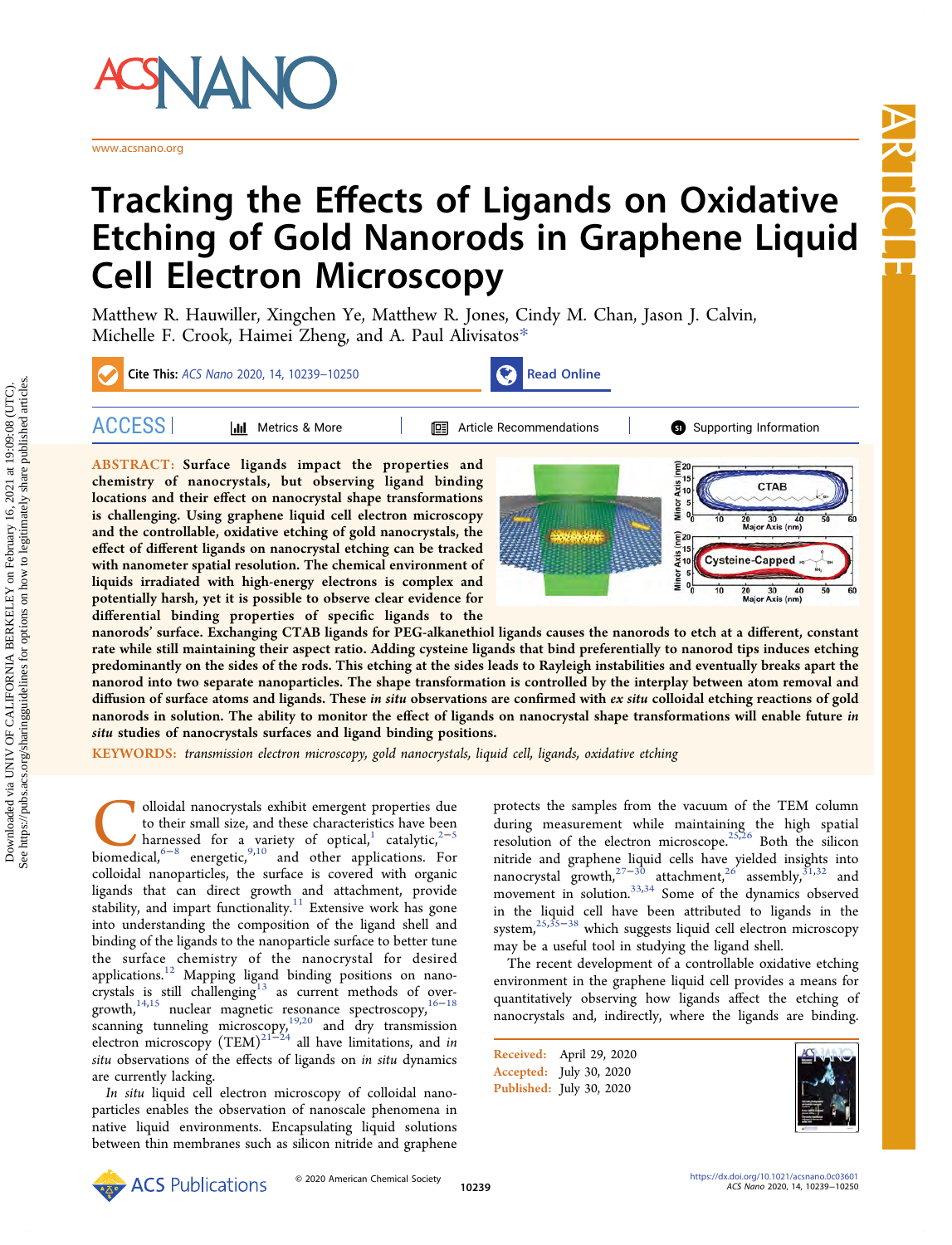<span id="page-1-0"></span>

Figure 1. Volume trajectories of etching gold nanocrystals with different surface ligands. (A) Schematic of the graphene liquid cell with gold nanorods, imaged by the electron beam. (B) Images from a representative trajectory of an etching gold nanorod with CTAB ligands. (C) Images from a representative trajectory of an etching gold nanorod with PEG-alkanethiol ligands. (D) Representative volume trajectories of etching gold nanorods with CTAB (blue) and PEG-alkanethiol (green) ligands. For each dose rate (500 e<sup>−/Å2</sup> s in darker colors and 700 e<sup>−/</sup>  $\AA^2$  s in lighter colors), the etching rate is slower for the nanorods with PEG-alkanethiol. (E) Both CTAB (blue) and PEG-alkanethiol (green) show a linear etching rate dependence on the dose rate, but the nanorods with PEG-alkanethiol etch more than two times slower. The etching rate values for CTAB in  $(E)$  are from previously published work.<sup>[41](#page-9-0)</sup>

Aqueous gold nanocrystals can be oxidatively etched through a combination of preloaded  $FeCl<sub>3</sub>$  and electron beam-induced radiolysis species.<sup>[39](#page-9-0),[40](#page-9-0)</sup> The electron beam dose rate determines the total concentration of highly oxidative radiolysis species, $41$ and the Fe $Cl<sub>3</sub>$  controls the chemical potential of the etching process.<sup>[42](#page-9-0)</sup> This system enables observation of intermediate, kinetic shape transformations that quenching or drying techniques may fail to capture.<sup>40</sup>

Using graphene liquid cell TEM to monitor oxidative etching of gold nanorods with various ligand shell compositions, we observed the dynamic effects of ligands on nanocrystals in their native liquid environment. By exchanging the original CTAB ligands for poly(ethylene glycol) alkanethiol  $(HS-(CH_2)_{11}-(EG)_{6}$ -OCH<sub>2</sub>-COOH) ligands, we show that ligands influence the etching dynamics throughout the entire process. Anisotropic dissolution of gold nanocrystals with cysteine ligands bound preferentially to the tips<sup>[15](#page-9-0),[43,44](#page-9-0)</sup> reveals the local effect of the ligands and the potential ability to map indirectly the differential ligand binding position propensities. The shape transformation of cysteine-capped nanorods is controlled by the competition between atom removal and diffusion of surface atoms and ligands. Finally, the in situ TEM observations are corroborated with ensemble studies of the etching reactions in a flask. Utilizing graphene liquid cell electron microscopy to observe the effects of ligands on nanocrystal dynamics provides a tool for understanding the surface chemistry of nanocrystals and the effect of ligands on shape transformations.

#### RESULTS AND DISCUSSION

Etching of Nanorods with PEG-alkanethiol. Graphene liquid cell imaging techniques allow individual nanocrystal shape and volume trajectories to be tracked with the high spatial resolution of the electron microscope in the colloidal nanocrystals' native liquid environment (Figure 1A). A controllable etching system for aqueous gold nanocrystals using a combination of preloaded FeCl<sub>3</sub> and oxidative species generated through radiolysis of water by the electron beam has been previously developed with an understanding of the complex chemical environment occurring during the process.[39](#page-9-0)−[42](#page-9-0) Loading presynthesized gold nanocrystals for this etching process provides a known initial three-dimensional shape and composition of the ligand shell. The initial encapsulated solution contains as few excess CTAB ligands as possible, as excess CTAB ligands have been previously correlated with undesirable iron oxide formation.<sup>[41](#page-9-0)</sup> Information such as shape and size can be extracted from the electron microscopy videos using image analysis. With this model system, the effects of ligands on nanocrystal etching can be investigated on the single nanoparticle level.

The ability of graphene liquid cell etching to detect modifications in ligand composition was tested by comparing the etching rates of gold nanorods before and after ligand exchange to PEG-alkanethiol. The initial gold nanorods were synthesized with a CTAB ligand shell following previously reported synthetic procedures.  $45,46$  Extensive characterization work in the literature on CTAB-coated gold nanorods has shown that CTAB binds to the gold surface through an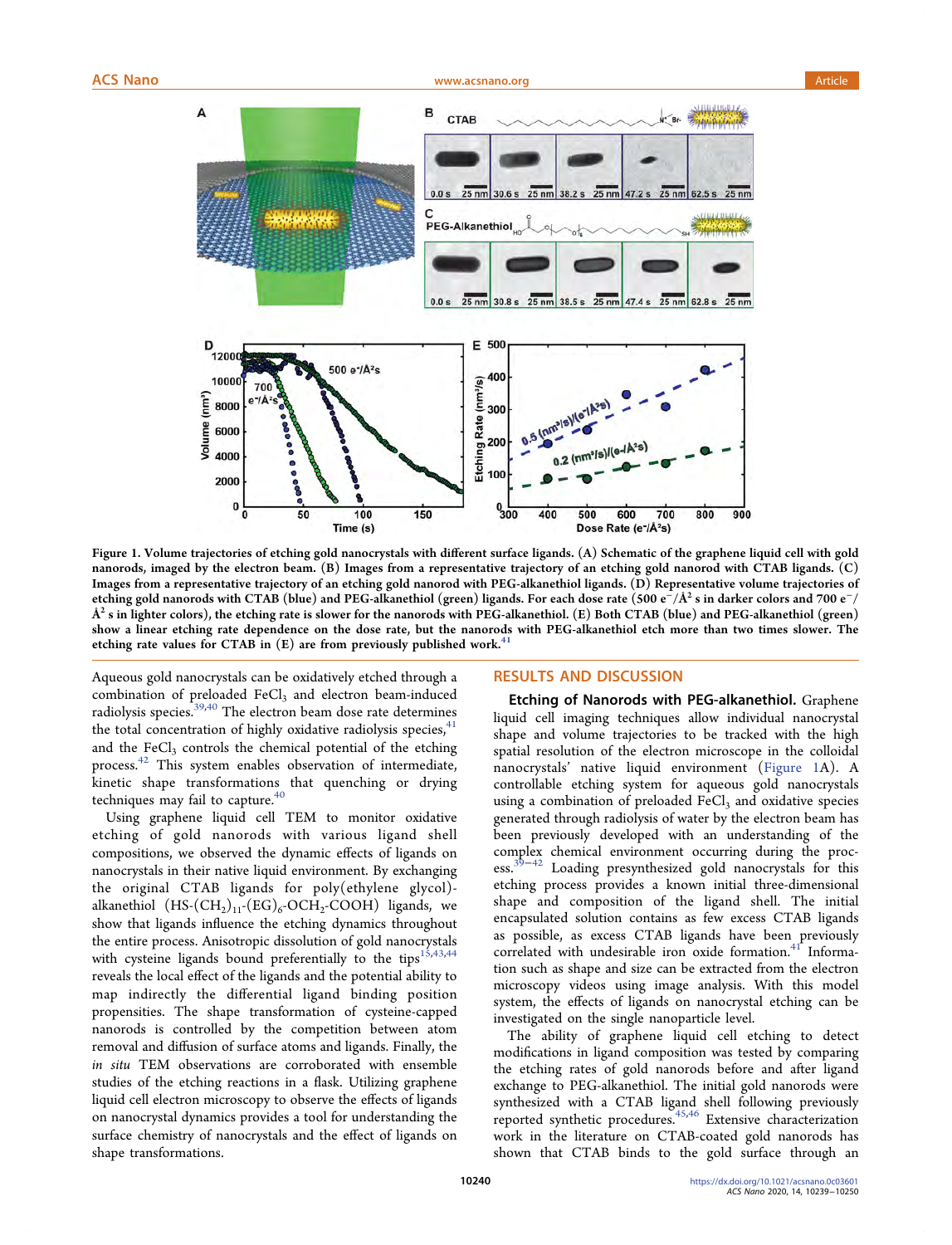<span id="page-2-0"></span>**ACS Nano and Article 2018 and Article 2018 and Article 2018 and Article 2018 and Article 2018 and Article 2018** 



Figure 2. Etching in the graphene liquid cell reveals location-specific ligand binding. (A) Cysteine preferentially binds to the tips of the gold nanorod. (B) Representative images from cysteine-capped gold nanorod etching in a graphene liquid cell. (C) Outlines of a gold nanorod etching with cysteine (red) and without cysteine (blue). Darker outlines correspond to earlier times. Cysteine slows etching at the tips. (D) The aspect ratio of the nanorods during the etching process. The aspect ratio stays relatively constant for nanorods without cysteine (blue) while increasing sharply when cysteine ligands are present (red). (E) Etching rate of the major and minor axis. Without cysteine, the etching rate is three times faster at the tips, while cysteine adjusts the etching rate to be two times faster at the sides.

electrostatic interaction between the ammonium headgroup and the gold surface, with the tail forming an interdigitated bilayer. $47,48$  $47,48$  $47,48$  To induce a quantitative difference in etching rate, the CTAB ligands were replaced by  $(HS-(CH<sub>2</sub>)<sub>11</sub>-(EG)<sub>6</sub>$ OCH<sub>2</sub>-COOH) ligands. The ligand-exchange procedure followed previously reported protocols for this PEGalkanethiol ligand and is similar to methods used to exchange CTAB ligands to thiolated DNA ligands on gold nanocrystals, using a large excess of PEG-alkanethiol ligand to ensure uniform exchange to coat the entire nanorod surface. $49$ Thiolated polymer ligands have been extensively studied for biological applications and nanoparticle assembly,<sup>[50](#page-10-0)–[52](#page-10-0)</sup> and poly(ethylene glycol) ligands have been shown to protect the nanocrystals from degradation.[53](#page-10-0),[54](#page-10-0) In this study, PEGalkanethiol ligands with only six repeating ethylene glycol units were used to avoid the formation of a full polymer shell that would have completely prevented any etching of the nanocrystals. The ligand exchange from CTAB to PEGalkanethiol ligands was characterized by elemental analysis following previous literature procedures<sup>55–[57](#page-10-0)</sup> (see [Supporting](http://pubs.acs.org/doi/suppl/10.1021/acsnano.0c03601/suppl_file/nn0c03601_si_008.pdf) [Information](http://pubs.acs.org/doi/suppl/10.1021/acsnano.0c03601/suppl_file/nn0c03601_si_008.pdf)). Tracking the etching rates and shape trajectory of the gold nanorods with CTAB and PEG-alkanethiol can provide information about how ligands behave in the highly reactive graphene liquid cell environment.

When etched under similar conditions, the gold nanorods with PEG-alkanethiol ligands etch at less than half the rate of gold nanorods with CTAB. Qualitatively, upon undergoing oxidative etching at the same electron beam dose rate and initial size, the gold nanorods follow a relatively similar shape trajectory, but complete etching of the PEG-alkanethiol-coated nanorods takes roughly twice as long as the CTAB-coated nanorods [\(Figure 1](#page-1-0)B,C). Using image analysis techniques, the volume trajectories can be tracked and compared for similarly sized nanorods with CTAB and PEG-alkanethiol ligands ([Figure 1D](#page-1-0)). Initially, all of the nanorods experience an induction period with no etching, and this is consistent with previous reports of hydrogen bubbles acting as a sacrificial

reductant.<sup>[41](#page-9-0)</sup> The time for the induction period is only dependent on the electron beam dose rate and not the ligands on the nanocrystal, providing further support that the induction period is related to the chemistry in the solution and not the nature of the nanocrystals. After the induction period, both PEG-alkanethiol-coated (green) and CTABcoated (blue) nanorods have a constant etching rate with faster etching at higher electron beam dose rates [\(Figure 1](#page-1-0)D). At similar electron beam dose rates, however, the PEGalkanethiol-coated nanorods etch slower. The etching rates of PEG-alkanethiol-coated nanorods show a linear dependence on the electron beam dose rate like CTAB-coated nanorods,<sup>41</sup> but PEG-alkanethiol-coated rods consistently etch at less than half the rate of the CTAB-coated nanorods [\(Figure 1E](#page-1-0)). The slower etching indicates that the PEG-alkanethiol ligand is protecting the nanorods from oxidative etching in the graphene liquid cell.

The reproducible and measurable difference in etching rates between gold nanorods with PEG-alkanethiol and CTAB indicates that ligands are still active during graphene liquid cell reactions. The effects of ligands persist throughout the entire etching process, and no convergence in etching behavior between CTAB-coated and thiol-capped nanocrystals was observed. This suggests the interaction between the ligands and the nanoparticle surface is maintained throughout the etching process, with ligands able to diffuse along the surface while the nanocrystal shrinks in size. Although it is not necessarily intuitive that ligands would survive the beamgenerated radical species, there is a literature precedent for ligands affecting nanocrystal dynamics in liquid cell electron microscopy experiments.[27,36](#page-9-0)−[38](#page-9-0),[58](#page-10-0) The change in ligand composition in this experiment does not affect the induction period, suggesting the surface ligands are not affecting that chemical aspect of the liquid cell environment. To further probe whether the ligands affect etching locally on the nanocrystal, ligands with preferential binding to specific locations on the nanocrystal were investigated.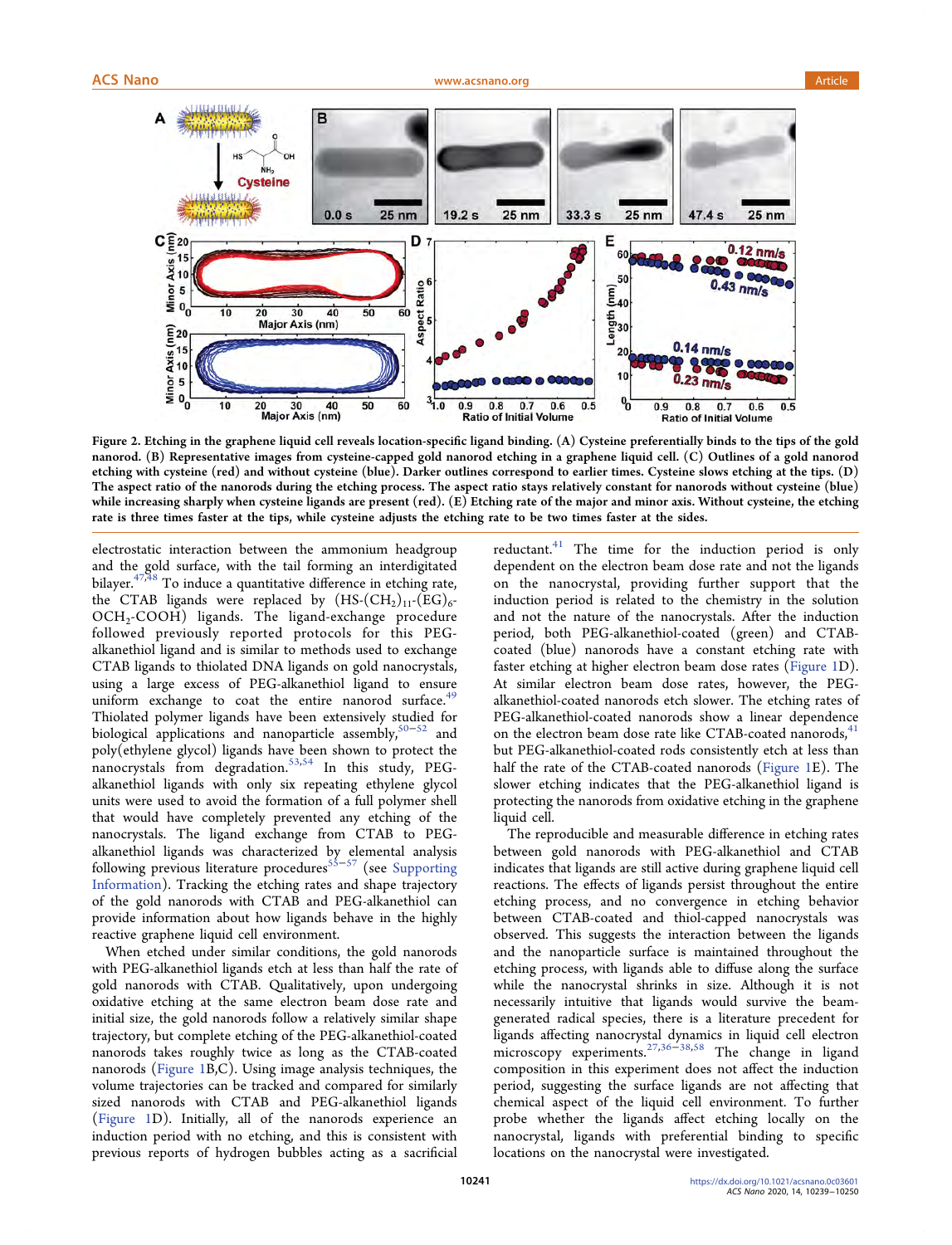<span id="page-3-0"></span>

Figure 3. Observing the fragmentation of a gold nanorod into two smaller spheres during the etching process. (A) Representative images from the etching cysteine-capped nanorod that undergoes fragmentation. (B) Outlines from the etching cysteine-capped nanorod. Etching proceeds preferentially at the center of the rod, and the nanorod eventually breaks into two smaller nanoparticles at the center. These smaller nanoparticles transform to spherical shapes while continuing to etch. (C) The volume trajectory of the etching nanorod. The purple trajectory represents the nanorod before fragmentation, and the red and blue trajectories represent the volume of the two nanoparticles after fragmentation. The gray dotted line represents the fragmentation event. (D) At the fragmentation event, the etching rates slow down by more than an order of magnitude, due to the cysteine on the tips. (E) Images immediately before and after the breaking event. Scale bar is 40 nm, and frames are 0.4 s apart.

Etching of Cysteine-Capped Gold Nanorods. Cysteine has previously been shown to preferentially bind to the tips of gold nanorods,  $54$  so etching of cysteine-capped nanorods should induce asymmetric shape trajectories due to local ligand-dependent etching rates. Evidence for selective binding of cysteine to the tips of gold nanorods includes previous overgrowth studies $15$  and end-to-end assembly of gold nanorods in the presence of cysteine ligands.<sup>[43](#page-9-0),[44](#page-9-0)</sup> Nanorods with CTAB coverage have been shown to have lower ligand density at the tips, $24$  and the lower ligand coverage at the tips of CTAB-coated nanorods enables cysteine to bind through their thiol functional group preferentially on the tips.<sup>43</sup> After addition of cysteine, the gold nanorods likely have CTAB on the sides and cysteine ligands on the tips, as characterized by elemental analysis (see [Supporting Information\)](http://pubs.acs.org/doi/suppl/10.1021/acsnano.0c03601/suppl_file/nn0c03601_si_008.pdf). For this work, cysteine-capped nanorods refer to nanorods with low amounts of cysteine that cover the tips but not the sides of the nanorod. Based on PEG-alkanethiol results from above that showed a change in etching rate after ligand exchange, the preferential binding of cysteine to the gold nanorod tips would be expected to modulate the etching rate locally at the nanorod tips, leading to anisotropic shaped trajectories.

When etched under similar graphene liquid cell conditions, gold nanorods with low amounts of cysteine etched preferentially on the sides, leading to thinner nanorods or dumbbell shapes ([Figure 2](#page-2-0)B). The full etching trajectory was difficult to capture because the cysteine-capped nanorods etched much slower due to lack of etching at the tips, requiring a higher electron beam dose rate for timely etching. Higher electron beam dose rates have previously been shown to increase the oxidative etching rate without changing the shape trajectory.<sup>[41](#page-9-0)</sup> The higher dose rate, however, did seem to cause faster drying of the liquid cell, possibly due to greater damage on the graphene. The outlines for each frame of a representative etching video for a cysteine-capped nanorod (red) and CTAB-only nanorod (blue) show significant differences in shape trajectory [\(Figure 2](#page-2-0)C). The darker outlines are the earlier times, and the smallest volume outlines for the CTAB-only and cysteine-capped nanorods are at the same percentage of the initial nanorod volume. The aspect ratio provides a quantitative metric for tracking the ratio of major axis length to width at the center of the nanorod [\(Figure](#page-2-0) [2](#page-2-0)D). While the aspect ratio stays relatively constant for nanorods with only CTAB, the aspect ratio of cysteine-capped nanorods increases sharply during etching. The etching rates of the major axis and minor axis also show that cysteine has altered the shape trajectory [\(Figure 2E](#page-2-0)). For the CTAB-only nanorod (blue), the tips etch roughly three times faster than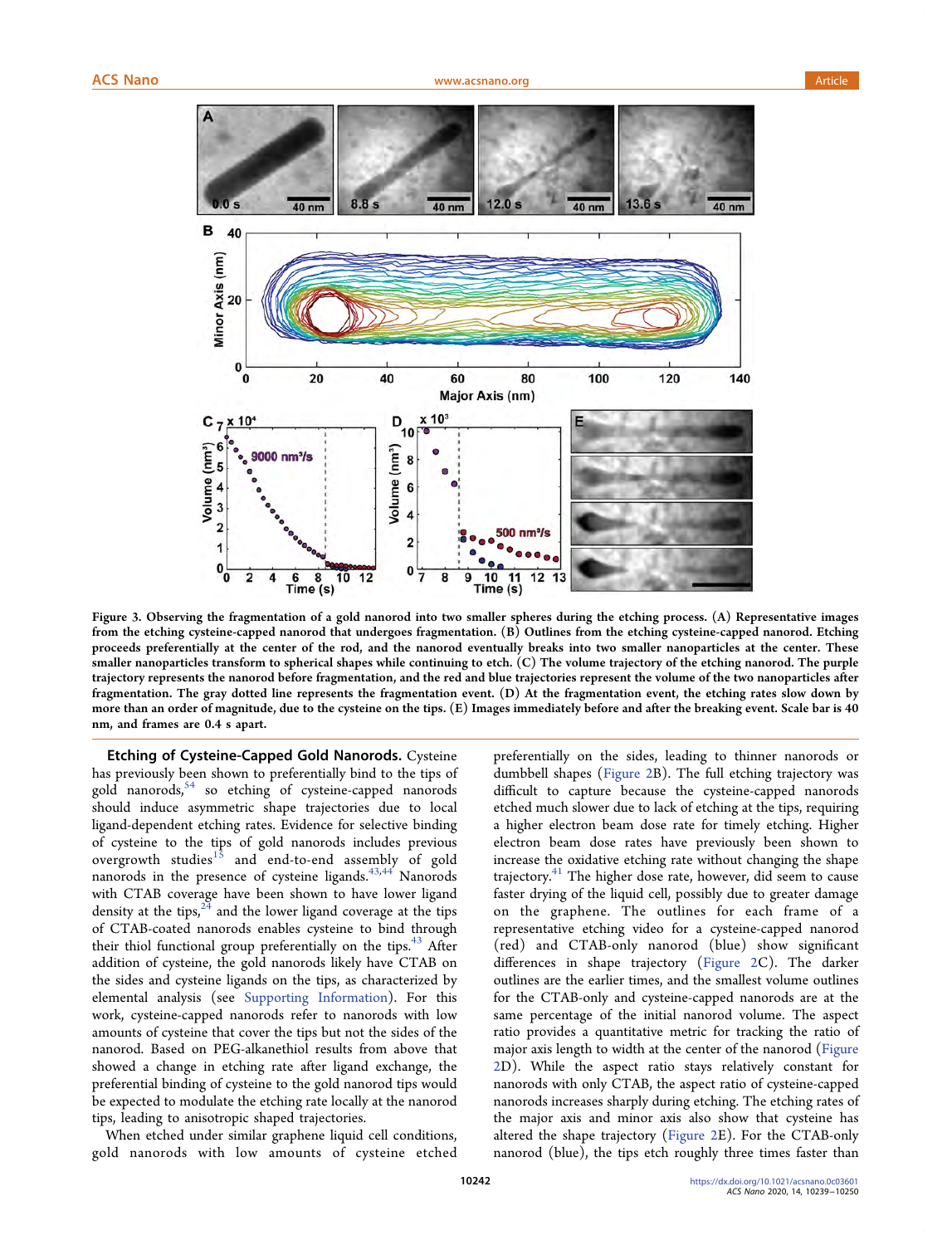the sides to maintain the aspect ratio of three, but the cysteinecapped nanorod etches about 2 times faster on the sides than the tips. The faster etching rate at the CTAB-coated nanorod tips is likely due to lower CTAB ligand density at the tips. $^{24}$  A higher electron beam dose rate was used for the cysteinecapped, CTAB-sides nanorods to induce faster etching, so the side etching rate was higher for cysteine-capped than the CTAB-coated nanorods. Interestingly, despite the higher electron beam dose rate, the cysteine-capped nanorods still had a tip etching rate that was three times slower. The anisotropic etching behavior for the cysteine-capped nanorods is consistent and reproducible [\(Figures S2 and S3](http://pubs.acs.org/doi/suppl/10.1021/acsnano.0c03601/suppl_file/nn0c03601_si_008.pdf)). Since the site-specific ligand binding of cysteine induces differences in the etching shape transformation, the effect of ligands on etching in the graphene liquid cell has a local component.

If a greater amount of cysteine is added to the gold nanorod solution, presumably all preferential tip binding sites are saturated and cysteine will bind to the sides of the nanorod. The etching trajectory in the graphene liquid cell reflects this change in cysteine ligand coverage of the gold nanorod surface with slower etching on both the sides and tips [\(Figure S4](http://pubs.acs.org/doi/suppl/10.1021/acsnano.0c03601/suppl_file/nn0c03601_si_008.pdf)). The shape trajectory with full cysteine coverage is very similar to nanorods with only CTAB or PEG-alkanethiol, but the aspect ratio goes down with full cysteine coverage due to etching rates at the sides being seven times slower than the etching rate at the tips. For CTAB-coated nanorods, the ratio of tip to side etching rates is usually equal to the aspect ratio. Adding cysteine to the ligand shell likely changes the energetics and sterics of the nanocrystal surface, leading to a modulation of removal probabilities for tip or side atoms and a different ratio of etching rates. Due to the extremely slow etching of the full cysteine coverage gold nanorods, the electron beam dose rate was increased by 2−3 times compared to the dose rates used to etch nanorods with CTAB or PEG-alkanethiol. The linear fit for etching rate as a function of dose rate for full cysteine coverage nanorods had a slope of 0.03  $\rm (nm^3/s)/(e^-/$  $\mathring{A}^2$ /s), far less than the slopes for nanorods with CTAB-only  $(0.52 \, \text{(nm}^3\text{/s})/(\text{e}^-/\text{Å}^2\text{/s})\right)$  and PEG-alkanethiol  $(0.22 \, \text{(nm}^3/\text{S}))$ s)/(e<sup>−</sup>/Å<sup>2</sup>/s)) ([Figure S5](http://pubs.acs.org/doi/suppl/10.1021/acsnano.0c03601/suppl_file/nn0c03601_si_008.pdf)). Graphene liquid cell etching shows isotropic and anisotropic etching for full cysteine coverage and cysteine-capped nanorods, respectively, indicating that graphene liquid cell etching could be used to infer preferential binding maps for ligand coverage and to examine ligand diffusion on nanocrystals.

The preferential etching at the sides of the cysteine-capped nanorods suggests there should be a point where the nanorod breaks apart at the center. Etching longer, higher aspect ratio cysteine-capped nanorods leads to fragmentation when the width becomes small, leading to two smaller nanoparticles ([Figure 3A](#page-3-0)). The fragmentation event itself is challenging to observe because it occurs quickly, but the behavior is reproducible [\(Figures S6](http://pubs.acs.org/doi/suppl/10.1021/acsnano.0c03601/suppl_file/nn0c03601_si_008.pdf)−S8). The transformation process can be separated into the initial etching from the sides of the nanorod, the fragmentation event, and etching of the remaining nanoparticles ([Figure 3B](#page-3-0)). The oxidative etching from the sides behaves similarly to the other cysteine-capped nanorod etchings, with a constant volumetric etching rate ([Figure 3](#page-3-0)C) and faster etching at the sides than the tips of the nanorod ([Figure S9](http://pubs.acs.org/doi/suppl/10.1021/acsnano.0c03601/suppl_file/nn0c03601_si_008.pdf)). This difference in site-specific etching rates leads to a rapid increase in the aspect ratio ([Figure S10](http://pubs.acs.org/doi/suppl/10.1021/acsnano.0c03601/suppl_file/nn0c03601_si_008.pdf)). The volumetric etching rate for this gold nanorod is higher than the previous cysteine-capped nanorods due to a higher electron beam dose rate and larger initial nanorod size. The

larger nanorod allows for oxidative species from a larger region of the liquid cell pocket to interact with the nanorod. Once the nanorod has split, the etching rate slows down by over an order of magnitude, potentially due to reorganization of the cysteine on the two high curvature spherical nanoparticles ([Figure 3](#page-3-0)D). Etching of cysteine-capped nanorods allows in situ observation and study of the breaking process for nanoscale gold rods.

The fragmentation of the thin cysteine-capped nanorod into two spheres happens rapidly (yellow to red outlines in [Figure](#page-3-0) [3](#page-3-0)B). The exact moment of fragmentation is difficult to capture with the frame rate and spatial resolution of the TEM used in this experiment, but the nanorod becomes visibly skinnier at the center before fragmenting into two teardrop nanoparticles ([Figure 3E](#page-3-0)). Based on the constant side etching rate of 2.6 nm/s, the width of the nanorod should only decrease by 1 nm/ frame. Interestingly, the width of the nanorod in the last frame before the breaking event is 3 nm, which is larger than the expected 1 nm. The jump from a width of 3 nm to separation is likely due to a combination of surface diffusion and increased etching rate from undercoordinated gold atoms on the high curvature surface. This fragmentation of a crystalline gold nanorod can be compared to breaking at a grain boundary ([Figure S11\)](http://pubs.acs.org/doi/suppl/10.1021/acsnano.0c03601/suppl_file/nn0c03601_si_008.pdf). In a different TEM video, initially separated gold nanorods can be observed moving toward each other, attaching, and then continuing to etch. Eventually, the attachment point becomes thin, and the two nanorods break apart again. The breaking behavior at the grain boundary appears qualitatively similar to single nanocrystal breaking at this spatial resolution and frame rate, but future research could investigate differences in the breaking mechanisms.

This fragmentation phenomenon is an example of a Raleigh instability. Thin wires are inherently less stable, owing to the simple geometric argument that a cylinder has more surface than two spheres of the same volume. This instability leads to diffusion of atoms, as the nanostructure rearranges to a lower energy configuration. More than 100 years ago, an analytical model for this rearrangement was applied to liquid systems,<sup>[59](#page-10-0),[60](#page-10-0)</sup> and this analysis was extended to solid systems more than 50 years ago.<sup>[61](#page-10-0),[62](#page-10-0)</sup> Raleigh instabilities in thin nanowires have become an active area of research in the microelectronics industry, and there are many examples using heating or charging to break down nanowires and nanoparticles[.63](#page-10-0)<sup>−</sup>[66](#page-10-0) As the cysteine-capped nanorods thin in the graphene liquid cell, it becomes energetically favorable for the rod to split into two smaller spheres. As the pinch-off time goes as the fourth power of the wire radius,  $61,62$  $61,62$  the breaking event happens rapidly. The convolution of oxidative etching and diffusion of surface atoms on the etching cysteine-capped nanorods makes it difficult to apply analytical models for Rayleigh instabilities.<sup>[67](#page-10-0)</sup> The oxidative etching of the gold nanorods is a case of a Rayleigh instability where surface atom diffusion and removal are competitive and both contribute to the resulting shape transformation.

Evidence for the surface energy influence on the restructuring also comes from observations after the cysteinecapped nanorods fragment. The two resulting nanoparticles reshape into spheres while continuing to be etched. The breaking event leaves the nanoparticles as teardrop shapes, but the nanoparticles rapidly reshape to spheres to minimize surface energy [\(Figure 4](#page-5-0)A). The pathway to spheres involves preferential etching of atoms at positions of higher curvature, but surface diffusion may also contribute to the reshaping ([Figure 4B](#page-5-0)). As the major axis of the nanoparticle is rapidly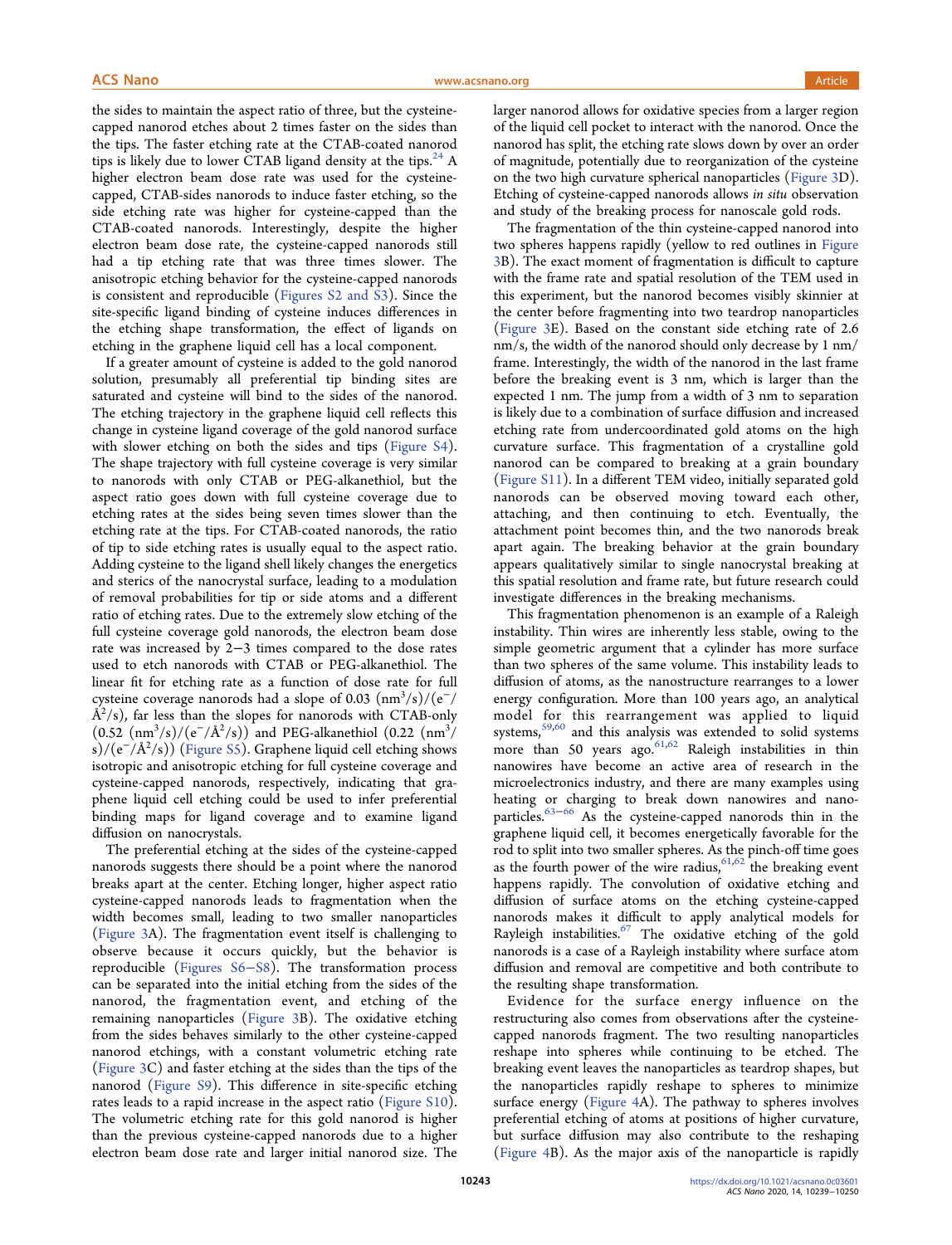<span id="page-5-0"></span>

Figure 4. Nanoparticle transformation to a sphere after the fragmentation event. (A) Images from the nanoparticle after the fragmentation event in [Figure 3](#page-3-0) as it transforms to a sphere while continuing to etch. (B) Outlines from images in (A). Colors match [Figure 3B](#page-3-0). (C) Length of the major (purple) and minor (red) axis after the breaking event. The major axis decreases rapidly until the nanoparticle forms a spherical shape. (D) Expansion on the minor axis length. The minor axis increases slightly around 10 s as the nanoparticle reshapes itself into a sphere. This is notable because the nanoparticle is still etching, indicating the rearrangement of gold atoms on the surface happens on a time scale that is competitive with the etching rate.

decreasing in length (Figure 4C), there are a few frames where the minor axis seems to increase slightly, but it is difficult to definitively conclude that surface diffusion caused the minor axis to increase due to the small increase and fluctuations in contrast of the TEM images. Previously reported measurements of gold atom diffusion on a gold electrode with no electric bias in an acidic solution containing chlorine ions estimated a surface diffusion constant of  $25 \text{ nm}^2/\text{s}$ , or for comparison, 10 nm<sup>2</sup>/frame in this liquid cell experiment.<sup>68</sup> The system in the graphene liquid cell is substantially more complicated with ligands, etching, and ill-defined surface structure, but the reported surface diffusion constant of gold atoms suggests that for these small nanoparticles, surface diffusion could be competitive with atom removal in controlling the shape transformation. After the nanoparticle

becomes spherical, the etching rate decreases by more than an order of magnitude compared to the volumetric rate during side etching of the nanorod, from 9000 to 500  $\text{nm}^3\text{/s}$ . Cysteine from the tips of the original nanorods may be reorganizing to cover the smaller, highly curved nanosphere. Then, the entire nanosphere etches at the slow rate previously observed for the tips of the cysteine-capped nanorods. The ability to observe the effects of ligand and atom diffusion using dynamic graphene liquid cell electron microscopy experiments will aid in understanding and quantifying these nanoscale phenomena.

Ex Situ Etching of Ligand-Exchanged Gold Nanorods. Correlating in situ electron microscopy experiments with typical colloidal syntheses and reactions in a flask is important for validating the observed phenomena. Previous work has shown that the plasmon resonances of gold nanoparticles can be followed by UV−vis spectroscopy to compare etching dynamics induced by the electron beam in the graphene liquid cell with colloidal oxidative etching reactions using  $FeCl<sub>3</sub>$ .<sup>[41](#page-9-0)</sup> For gold nanorods, the energy of the longitudinal surface plasmon resonance (LSPR) is determined by the aspect ratio of the nanorod.<sup>69</sup> Thus, observing the extinction spectra of a solution of cysteine-capped gold nanorods during etching provides insight into the average trajectory and the reproducibility of the shape transformations seen in the graphene liquid cell.

The etching of ligand-exchanged gold nanorods can be induced without the electron beam using a solution of  $FeCl<sub>3</sub>$ and CTAB. Previous work has shown that etching gold nanorods with CTAB ligands leads to blue-shifted or constant LSPRs, depending on the FeCl<sub>3</sub> concentration.<sup>[41](#page-9-0)[,69](#page-10-0),[70](#page-10-0)</sup> For gold nanorods with PEG-alkanethiol ligands, the etching occurs slower than CTAB-coated nanorods at the same etching conditions, similar to the graphene liquid cell results [\(Figure](http://pubs.acs.org/doi/suppl/10.1021/acsnano.0c03601/suppl_file/nn0c03601_si_008.pdf) [S14\)](http://pubs.acs.org/doi/suppl/10.1021/acsnano.0c03601/suppl_file/nn0c03601_si_008.pdf). The LSPR of cysteine-capped nanorods red shifts and decreases in intensity, indicating an increase in aspect ratio as etching occurs preferentially at the sides ([Figure 5A](#page-6-0)). The etching reaction was stopped by rapidly diluting the solution, and the resulting sample was precipitated by centrifugation to perform TEM imaging and quantitative analysis on the intermediate etching structures. The LSPR shifts roughly 150 nm from the initial gold nanorods to the etched structures ([Figure 5](#page-6-0)B). The final extinction spectrum has a lower intensity likely because some nanorods were etched to nothing or to small spheres that were lost during the centrifugation process. Dry TEM images show significant etching at the sides of the cysteine-capped nanorods ([Figures 5](#page-6-0)C and [S12](http://pubs.acs.org/doi/suppl/10.1021/acsnano.0c03601/suppl_file/nn0c03601_si_008.pdf)). Quantitative image analysis confirms a decrease in the size of the gold nanoparticles and an increase in aspect ratio [\(Figure](http://pubs.acs.org/doi/suppl/10.1021/acsnano.0c03601/suppl_file/nn0c03601_si_008.pdf) [S13\)](http://pubs.acs.org/doi/suppl/10.1021/acsnano.0c03601/suppl_file/nn0c03601_si_008.pdf). Ex situ etching experiments of nanorods with greater amounts of cysteine suggest corroboration of the extremely slow etching seen during in situ observations, but aggregation renders the analysis inconclusive [\(Figures S18 and S19](http://pubs.acs.org/doi/suppl/10.1021/acsnano.0c03601/suppl_file/nn0c03601_si_008.pdf)). Reproducing the side etching of cysteine-capped gold nanorods and the slower etching of PEG-alkanethiol and cysteinecovered gold nanorods in a flask confirms that the observed graphene liquid cell dynamics are not artifacts of the environment or experimental technique.

Chemistry of Liquid Cell Environment. Although liquid cell TEM provides no direct information about the ligands and their stability in the radiolytic environment, the extensive literature on interactions of molecules and radiolysis products suggests potential ligand stability. A definitive understanding of ligand chemistry in the radiolytic liquid cell environment will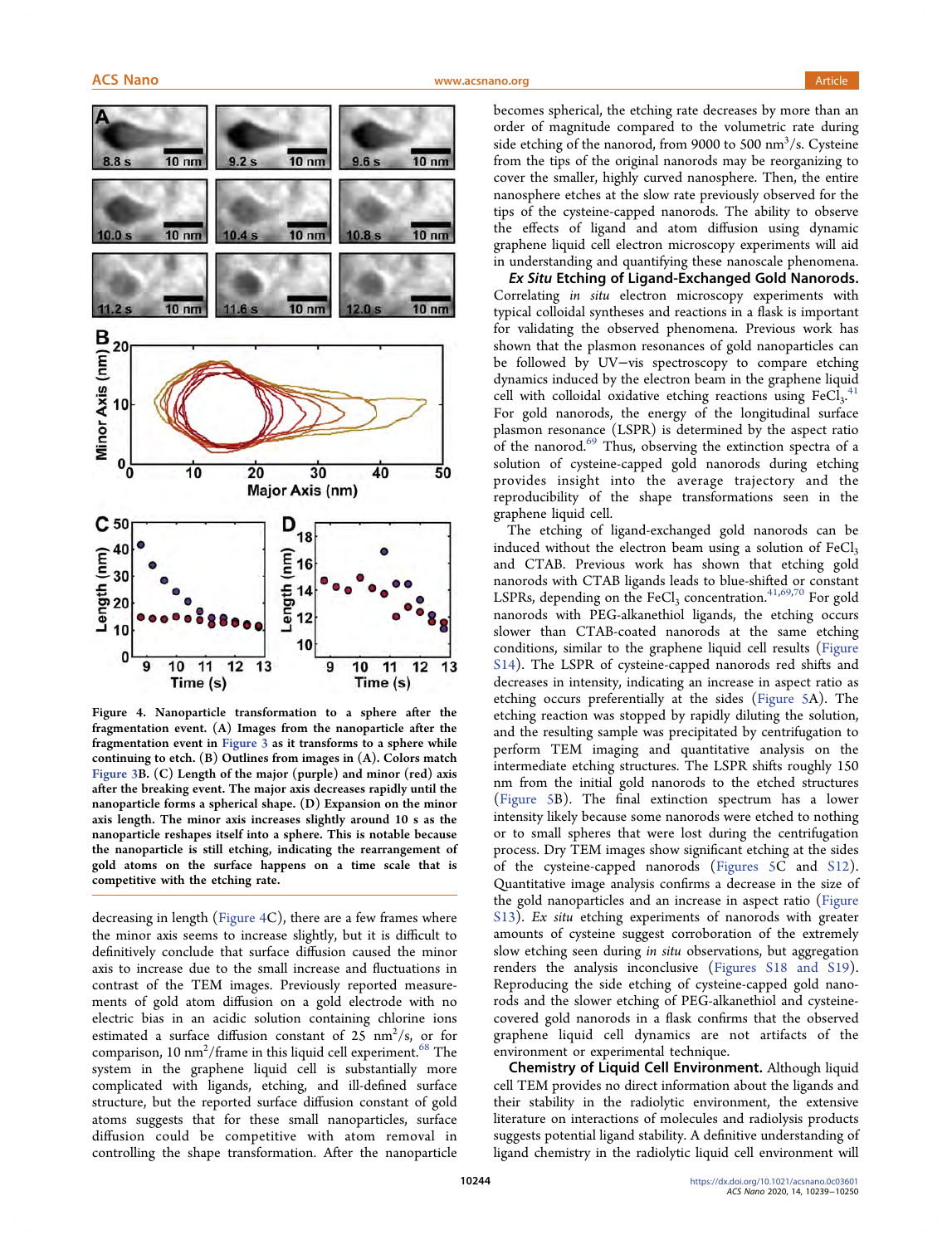<span id="page-6-0"></span>

Figure 5. Correlative ex situ etching of cysteine-capped gold nanorods. (A) The etching of cysteine-capped gold nanorods can be followed by their plasmon resonances due to the changing aspect ratio of the nanorod. The red shift in the LSPR indicates an increasing aspect ratio as the nanorod etches from the sides. (B) Extinction spectra of the initial gold nanorods and cysteine-capped gold nanorods after quenching of etching. (C) Representative TEM images of cysteine-capped gold nanorods before and after etching. Significant etching into the sides of the nanorods indicates protection of the nanorod tips by cysteine.

have to await improved analytical capabilities and reaction network simulations. It is expected that ligands would react with the radiolysis species, but it is clear from the data that the ligands, or any resulting ligands after reactions, maintain the differential etching rate. All components of the ligand including the counterion likely influence the etching, but we do not expect any of the components to be directly etching the gold nanocrystals. Future mechanistic work investigating the influence of each component of the ligands including the halides, carbon backbone, and headgroup on the reaction chemistry would provide an even deeper understanding of this process. Literature on the reactions of radiolysis species with CTAB, cysteine, and PEG-alkanethiols can, however, provide a starting point for understanding the chemistry of the ligands in the liquid cell.

While the exact chemistry of CTAB in a radiolytic environment is not fully understood, a variety of radiolytic aqueous nanoparticle syntheses utilize CTAB as a ligand for colloidal stability and shape control.<sup>[71](#page-10-0),[72](#page-10-0)</sup> Experiments inves-

tigating the reactivity of CTAB with aqueous solutions of isolated radiolysis products have shown a low reactivity with hydrated electrons but higher reactivity with the hydroxyl radical and hydrogen radical.<sup>[73](#page-10-0)</sup> The hydroxyl radical removes a hydrogen from the alkyl chain, resulting in an alkyl radical.<sup>74</sup> For the liquid cell studies in this work, polymerization would be expected to cause a decrease in etching rate, as the polymer protects the nanoparticle from the liquid environment. Since a constant etching rate is observed throughout etching, it is possible that subsequent reactions of the alkyl radical with hydrogen radical and  $H^+$  may be limiting the concentration of alkyl radicals present at any time. Conducting the liquid cell experiments at a low pH provides excess  $H^+$  ions, potentially healing CTAB ligands damaged by the hydroxyl radical.

For cysteine, the fastest reactions with radiolysis species happen at the thiol group. Hydrated electrons can rapidly react with the thiol, yielding a negatively charged hydrogen sulfide ion and a  $HO_2CCH(NH_2)\tilde{C}H_2$  radical.<sup>[75,76](#page-10-0)</sup> In the oxidative environment used in this work, the hydrated electron concentration is suppressed, $41$  making this cysteine reduction pathway unlikely. A more likely pathway would be the oxidative hydroxyl radical preferentially attacking the thiol and removing a hydrogen to yield a  $HO_2CCH(NH_2)CH_2S$ radical.<sup>[75,76](#page-10-0)</sup> This study, however, found that cysteine decreased the local etching rate in a constant manner throughout the etching trajectory, so the cysteine is either robust to the hydroxyl radical under the liquid cell conditions or altered in a way that does not change the cysteine ligand's effect on etching. The thiol headgroup of cysteine is bound to the gold surface, so it may be harder for the hydroxyl radical to break that strong gold−sulfur interaction to react with the headgroup to form a cysteine radical. Even if hydroxyl radical was able to react with the bound cysteine to form a radical, creation of the cysteine radical leads to disulfide formation in the presence of oxygen (see [Supporting Information](http://pubs.acs.org/doi/suppl/10.1021/acsnano.0c03601/suppl_file/nn0c03601_si_008.pdf) for reaction pathway). The disulfide also preferentially binds to gold nanorod tips, $<sup>1</sup>$ </sup> so the local effect of the ligand on etching may be maintained. Although we have no direct evidence of the reactions of cysteine with radiolysis species, the counterintuitive ability of cysteine to consistently influence the nanoparticle dynamics in the liquid cell can be rationalized by the reaction mechanisms of cysteine and radiolysis species.

The gold nanocrystals with PEG-alkanethiol ligands also exhibit a constant etching rate during etching, and literature on PEG in radiolytic environments can provide reasons behind the ligands' persistence. The alkane part of the PEGalkanethiol ligand likely behaves similarly to the carbon backbone of CTAB, with the same rationale for stability being applicable. For the PEG portion of the ligand, hydrogen atoms at the  $\alpha$  position are most vulnerable, resulting in a radical species[.77](#page-10-0) If no oxygen is present in solution, PEG radicals can react with adjacent radicals to form a polymer.<sup>78</sup> The liquid cell solutions in this study were made in ambient conditions with oxygen, and no polymerization was observed by image contrast or decreased etching rates in the TEM. When oxygen is present, the PEG radical can react with oxygen to induce cleaving.[79](#page-10-0) If a measurable amount of cleaving of the PEG units occurred during the etching experiments, a reasonable hypothesis would be an increase in etching rate due to the shorter chain. An interesting follow-up to this study could investigate the effect of similar ligands of differing lengths on etching rate. Cleavage of the entire PEG portion of the ligand would have left an alkyl chain that was shorter than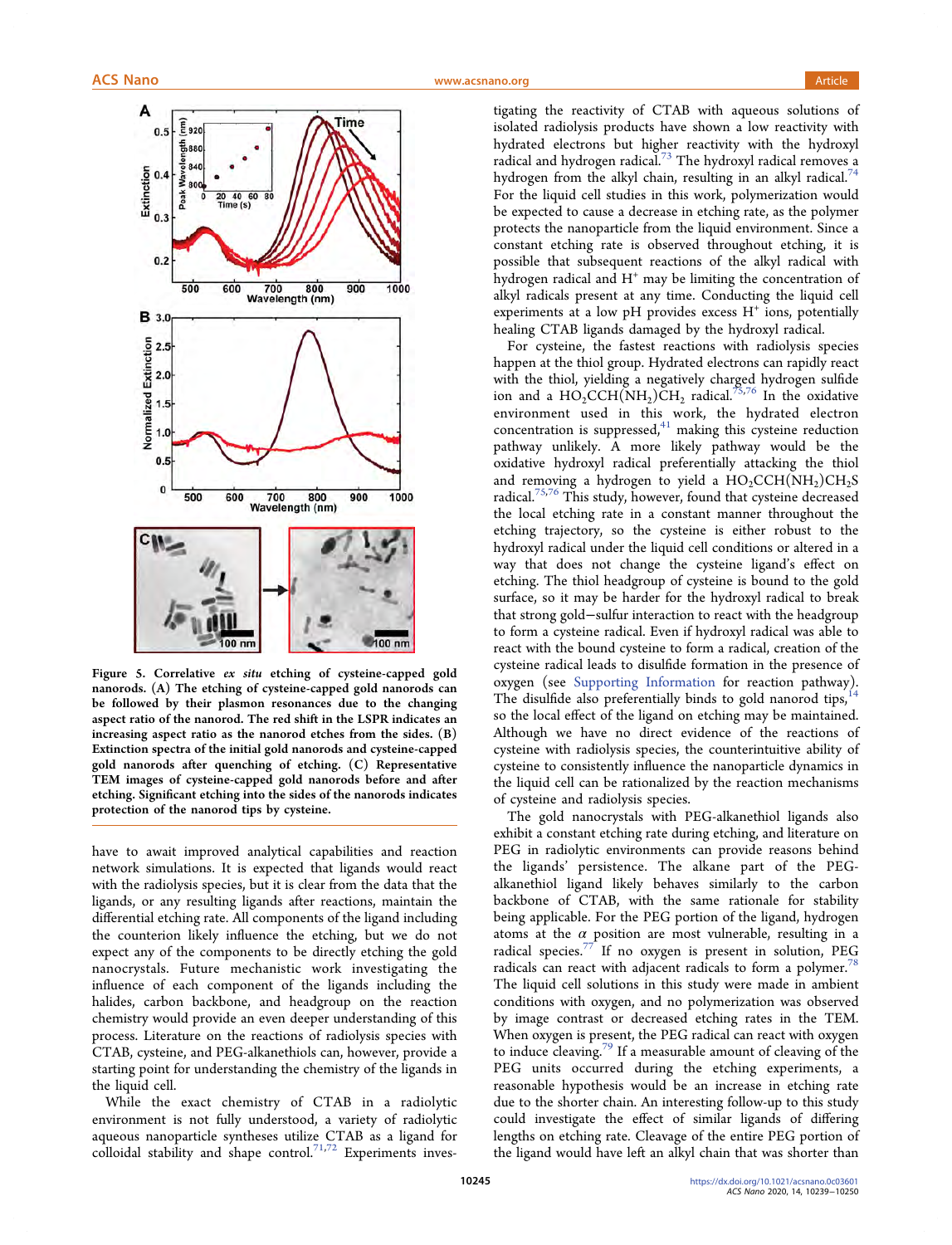CTAB, and this does not seem consistent with the experimentally slower etching observed for PEG alkanethiol. A potential explanation for the observed stability of PEGalkanethiol ligands is the much greater concentration of hydrogen (in the form of  $H_2$ ,  $H_{20}^+$  and H radical) than oxygen in liquid cell TEM experiments.<sup>[80](#page-10-0)</sup> Previous work has shown that PEG in low pH solutions experiences less polymerization under irradiation, $81$  which could be due to the high hydrogen concentration suppressing the PEG radical concentration. Probing the local effect of ligands on nanoparticle etching dynamics in the liquid cell requires the ligands to have differentiated and constant influence during the process, and although there is no direct evidence of the exact reaction pathways, the previous work in this area shows plausible ways that the ligands could persist in the reactive liquid cell environment.

Before using graphene liquid cell TEM to study other ligand compositions, a variety of factors including chemistry, solvent, and temperature need to be considered. Although the CTAB, PEG-alkanethiol, and CTAB-cysteine ligand shells in this study seem to have a consistent impact on etching despite the electron beam, the chemistry of other surfactants may be more reactive. For example, control of pH and pOH is not fully understood in the graphene liquid cell, so pH sensitive ligands may undergo changes during observation in the TEM. Ligands that are easily cross-linked under electron beam irradiation would likely polymerize during graphene liquid cell experiments leading to structural changes in the ligand shell. Water was used as the solvent in this study, but other solvents have been previously shown to work in the graphene liquid cell. Changing the solvent may require tuning of the liquid composition to ensure proper pocket sealing, and the experiment would need to account for different solventdependent electron beam-induced chemistry. The temperature in liquid cell TEM has previously been shown to not increase by more than a few degrees Celsius during electron beam irradiation.<sup>[82](#page-10-0)</sup> If elevated or depressed temperatures are desired, the graphene liquid cell can fit in most commercial heating and cooling holders. Validating the local temperature for a graphene liquid cell in a temperature-controlled holder would be challenging, but an interesting area of future research. Every system is different and will require optimization for proper pocket sealing and etching chemistry, but the graphene liquid cell should be extendable for studying a variety of other ligand−nanocrystal systems.

# **CONCLUSION**

Observing the effects of ligands on etching of nanocrystals with liquid cell electron microscopy provides insight into the mechanisms of nanoscale shape transformations and processes like Rayleigh instabilities, but it also will enable further studies of nanocrystal ligands. This work demonstrates that ligands can still be active in the highly reactive environment of graphene liquid cell electron microscopy, and additional research could go into further understanding the stability of ligands in the liquid cell. More in-depth comparisons on ligand effects in  $silicon$  nitride versus graphene liquid cell $83$  and growth versus etching, especially using in situ spectroscopic techniques such as EELS, would yield further information about ligand coverage and the chemical environment during liquid cell electron microscopy experiments. From a colloidal chemistry perspective, the ability to map out where ligands are binding to a nanocrystal using graphene liquid cell etching would aid in

understanding ligand−nanocrystal interactions. This technique could be used to investigate facet specific binding, and results from these experiments could be useful in screening and mapping where different ligands are binding on various facets for nanocrystal assembly and other applications. [84,85](#page-10-0) Mixed ligand shells could be studied with this system to distinguish patchy and uniform coverage or measure the diffusion of ligands on a nanocrystal. In situ etching also provides information about the stability of nanocrystal shapes, facets, and surface chemistry which could be useful for development of longer lasting catalysts and biomedical treatments.<sup>[86](#page-10-0)[,87](#page-11-0)</sup> By utilizing the understood system of oxidative etching in graphene liquid cell TEM, the ligand shell and its effect on nanocrystal dynamics can be studied on the nanoscale to yield insight for further synthetic development and applications.

# **METHODS**

Synthesis of Single Crystalline Gold Nanorods. Single crystalline gold nanorods were synthesized following previously<br>reported seeded growth methods.<sup>[45](#page-10-0)</sup> Briefly, 0.3 mL of ice cold 0.01 M NaBH4 was added to a solution of 5 mL of 0.1 M CTAB and 0.125 mL of 0.01 M HAuCl<sub>4</sub> and vigorously stirred for 2 min. After 30 min, 24  $\mu$ L of this seed solution was added to a solution of 20 mL of 100 mM CTAB, 1 mL of 10 mM  $HAuCl<sub>4</sub>$ , 0.3 mL of 10 mM  $AgNO<sub>3</sub>$ , and 0.114 mL of 100 mM ascorbic acid. To synthesize the higher aspect ratio gold nanorods, the synthesis was modified following previously reported protocol.<sup>[88](#page-11-0)</sup> The gold nanorods were spun down three times and redispursed in Millipore filtered water for CTAB-based etching experiments and future ligand exchanges. For elemental analysis, the gold nanorod reaction was scaled up by a factor of 51× to provide enough material for the analysis.

Exchanging to PEG-Alkanethiol Ligands. Ligand exchange from CTAB to PEG-alkanethiol followed previously reported synthetic protocols.[49](#page-10-0) Gold nanorods were spun down and resuspended in 100  $\mu$ L of 5.7 mM HS- $\left(\text{CH}_2\right)_{11}$ - $\left(\text{EG}\right)_6$ -OCH<sub>2</sub>-COOH. Then, 2 mL of H<sub>2</sub>O, 300  $\mu$ L of 0.1% sodium dodecyl sulfate, and 600  $\mu$ L of 1 M pH 8 phosphate buffer were added to the gold nanorod solution, resulting in a solution with 0.01% sodium dodecyl sulfate and 0.2 M phosphates buffered at pH 8 with 190 mM of PEG-alkanethiol ligand. The amount of nanorods in the solution can vary as long as the amount PEG-alkanethiol added is significantly in excess. The solution was sonicated for 10 s and then left to sonicate overnight at 35−40 °C. After overnight sonication, the solution was centrifuged three times and resuspended in 0.01% sodium dodecyl sulfate solution.

Adding Cysteine to Gold Nanorod Tips for Graphene Liquid Cell Experiments. Twenty-one  $\mu$ L of 1 nM gold nanorods was mixed with 4.5  $\mu$ L of 1 mM cysteine and incubated for 14 h in the dark at room temperature. CTAB was not used in this exchange to avoid iron oxyhydroxide species from forming during liquid cell experiments.<sup>[41](#page-9-0)</sup> For the nanorods with full cysteine coverage, 20  $\mu$ L of 1 nM gold nanorods were mixed with 5  $\mu$ L of 1 mM cysteine and incubated for 17 h in the dark at room temperature. Gold nanorod solutions with full cysteine coverage showed aggregation at the bottom of the micro test tube.

Graphene Liquid Cell Fabrication. The graphene liquid cells were fabricated following previous reported procedures.<sup>[39](#page-9-0)</sup> Briefly, 3-5 layer graphene was transferred to holey, amorphous carbon, gold quantifoil TEM grids (SPI Supplies, 300 mesh, R1.2/1.3). These grids were used to encapsulate a solution of 38 mM FeCl<sub>3</sub>, 8 mM HCl, 58 mM Tris buffer-HCl, and the gold nanorods of interest. All samples were imaged 30 min to 3 h after encapsulation.

TEM Imaging Conditions. All TEM imaging was performed on a FEI Tecnai T20 S-Twin TEM operating at 200 kV with a  $LaB_6$ filament. Videos of nanocrystal dynamics were collected using a Gatan Orius SC200 camera utilizing a custom digital micrograph script with a full  $2048 \times 2048$  readout with a binning of 2 pixels in each direction, at a nominal magnification of 71 kx resulting in a pixel resolution of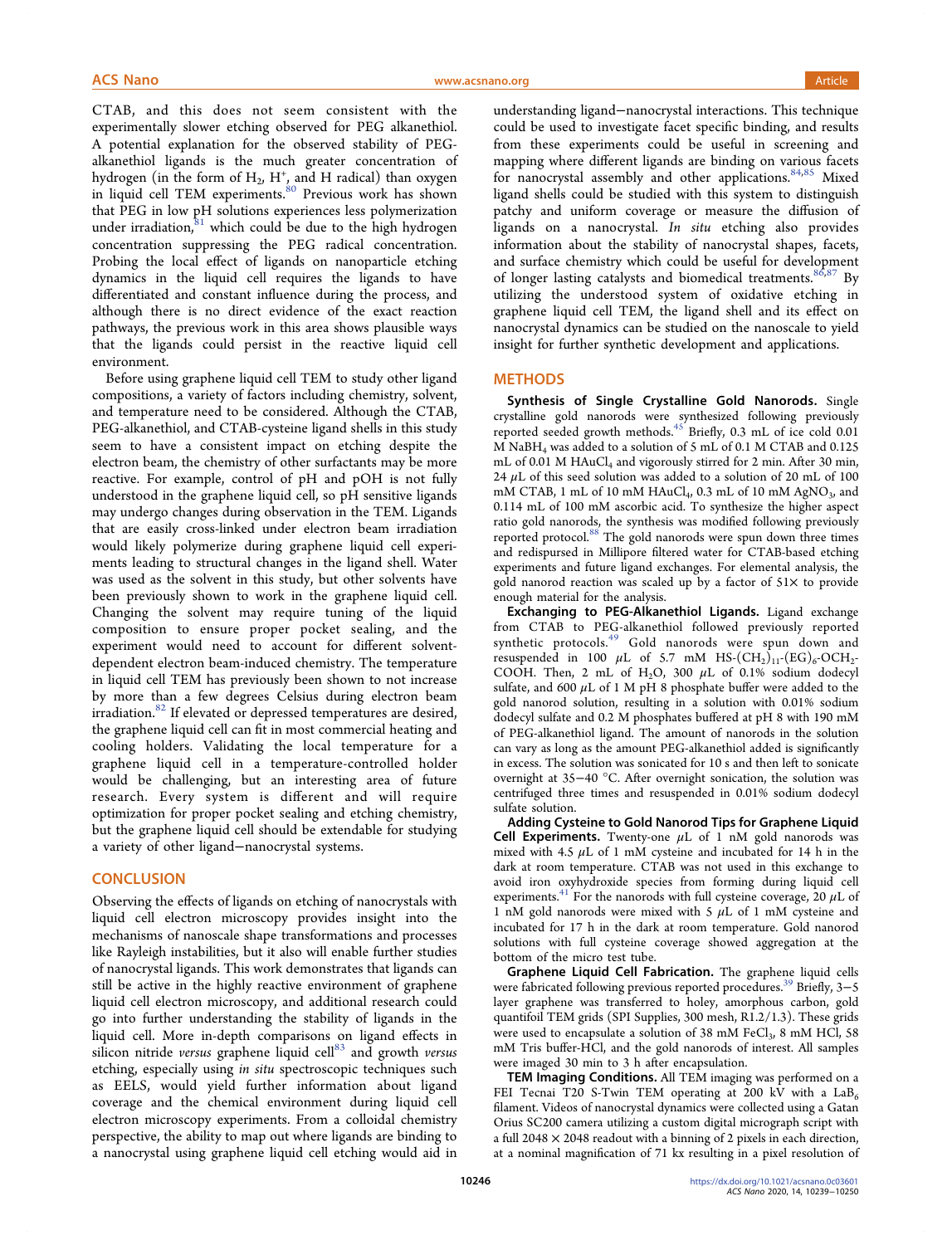<span id="page-8-0"></span>1.5 Å/pixel. The exposure time was 0.5 s, with a readout time of 0.8 s, yielding a frame rate of 0.77 fps. The electron dose rate was calibrated using our previously reported method.<sup>[41](#page-9-0),[42](#page-9-0)</sup> For the TEM electron beam dose rate calibration script, a conversion value of 6.7 counts/ electron was used to convert CCD counts to electrons, consistent with our previous work.

Ex Situ Etching of Cysteine-Capped Nanorods. A gold nanorod stock solution was redispersed in an aqueous solution of 10 μM cysteine and 0.1 M CTAB acidified with 0.1 mM HCl such that the OD was approximately 1, based roughly on a previously reported procedure.<sup>[15](#page-9-0)</sup> The functionalization mixture was kept at  $27$ °C for 2 h. To remove excess cysteine, the solution was centrifuged twice, redispursing in 0.1 M CTAB acidified with 0.1 mM HCl. 500  $\mu$ L of cysteine-capped gold nanorods at OD 0.6 were added to a quartz cuvette and placed inside the Shimadzu UV-vis spectrometer. Four  $\mu$ L of a solution of 0.2 M FeCl<sub>3</sub> in 0.021 M HCl was injected into the cuvette. The solution was mixed with a glass pipet, and extinction spectra were subsequently acquired. For TEM images, the reaction was quenched by dilution with 25 mL of water and then centrifuged.

# ASSOCIATED CONTENT

# **6** Supporting Information

The Supporting Information is available free of charge at [https://pubs.acs.org/doi/10.1021/acsnano.0c03601](https://pubs.acs.org/doi/10.1021/acsnano.0c03601?goto=supporting-info).

Video S1: Au nanorod with CTAB etching in 38 mM FeCl<sub>3</sub> at a dose rate of 500 e<sup>- $/Å$ 2 s [\(AVI\)](http://pubs.acs.org/doi/suppl/10.1021/acsnano.0c03601/suppl_file/nn0c03601_si_001.avi)</sup>

Video S2: Au nanorod with CTAB etching in 38 mM FeCl<sub>3</sub> at a dose rate of 700 e<sup>-</sup>/Å<sup>2</sup> s [\(AVI\)](http://pubs.acs.org/doi/suppl/10.1021/acsnano.0c03601/suppl_file/nn0c03601_si_002.avi)

Video S3: Au nanorod with PEG-alkanethiol etching in 38 mM FeCl<sub>3</sub> at a dose rate of 500 e<sup>-</sup>/Å<sup>2</sup> s ([AVI](http://pubs.acs.org/doi/suppl/10.1021/acsnano.0c03601/suppl_file/nn0c03601_si_003.avi))

Video S4: Au nanorod with PEG-alkanethiol etching in 38 mM FeCl<sub>3</sub> at a dose rate of 700 e<sup>-</sup>/Å<sup>2</sup> s ([AVI](http://pubs.acs.org/doi/suppl/10.1021/acsnano.0c03601/suppl_file/nn0c03601_si_004.avi))

Video S5: Au nanorod with cysteine on tips etching in 38 mM FeCl<sub>3</sub> at a dose rate of 3200 e<sup>-</sup>/Å<sup>2</sup> s [\(AVI\)](http://pubs.acs.org/doi/suppl/10.1021/acsnano.0c03601/suppl_file/nn0c03601_si_005.avi)

Video S6: Au nanorod with cysteine on tips etching in 38 mM FeCl<sub>3</sub> at a dose rate of 3200 e<sup>-</sup>/Å<sup>2</sup> s [\(AVI\)](http://pubs.acs.org/doi/suppl/10.1021/acsnano.0c03601/suppl_file/nn0c03601_si_006.avi)

Video S7: Au nanorod with cysteine on tips undergoing a breaking event while etching ([AVI](http://pubs.acs.org/doi/suppl/10.1021/acsnano.0c03601/suppl_file/nn0c03601_si_007.avi))

CHNS elemental analysis of ligand composition on gold nanorods, ligand-radiolysis product chemistry in the liquid cell environment, supplemental figures, and additional ex situ experiments. The supplemental figures include additional analyzed trajectories of cysteinecapped and full cysteine coverage nanorods, additional images of nanorod breaking events, and additional TEM images and analysis of ex situ etched nanorods [\(PDF](http://pubs.acs.org/doi/suppl/10.1021/acsnano.0c03601/suppl_file/nn0c03601_si_008.pdf))

# AUTHOR INFORMATION

## Corresponding Author

A. Paul Alivisatos − Department of Chemistry and Department of Materials Science and Engineering, University of California-Berkeley, Berkeley, California 94720, United States; Materials Sciences Division, Lawrence Berkeley National Laboratory, Berkeley, California 94720, United States; Kavli Energy NanoScience Institute, University of California-Berkeley and Lawrence Berkeley National Laboratory, Berkeley, California 94720, United States; c[orcid.org/0000-0001-6895-9048;](http://orcid.org/0000-0001-6895-9048) Email: [paul.alivisatos@berkeley.edu](mailto:paul.alivisatos@berkeley.edu)

#### Authors

Matthew R. Hauwiller  $-$  Department of Chemistry, University of California-Berkeley, Berkeley, California 94720, United States; [orcid.org/0000-0002-5448-6937](http://orcid.org/0000-0002-5448-6937)

- Xingchen Ye  $−$  Department of Chemistry, University of California-Berkeley, Berkeley, California 94720, United States; [orcid.org/0000-0001-6851-2721](http://orcid.org/0000-0001-6851-2721)
- Matthew R. Jones − Department of Chemistry, University of California-Berkeley, Berkeley, California 94720, United States; [orcid.org/0000-0002-9289-291X](http://orcid.org/0000-0002-9289-291X)
- Cindy M. Chan − Department of Chemistry, University of California-Berkeley, Berkeley, California 94720, United States
- Jason J. Calvin − Department of Chemistry, University of California-Berkeley, Berkeley, California 94720, United States; [orcid.org/0000-0001-8381-2466](http://orcid.org/0000-0001-8381-2466)
- Michelle F. Crook − Department of Chemistry, University of California-Berkeley, Berkeley, California 94720, United States; [orcid.org/0000-0003-3550-0868](http://orcid.org/0000-0003-3550-0868)
- Haimei Zheng − Department of Materials Science and Engineering, University of California-Berkeley, Berkeley, California 94720, United States; Materials Sciences Division, Lawrence Berkeley National Laboratory, Berkeley, California 94720, United States; @[orcid.org/0000-0003-3813-4170](http://orcid.org/0000-0003-3813-4170)

Complete contact information is available at: [https://pubs.acs.org/10.1021/acsnano.0c03601](https://pubs.acs.org/doi/10.1021/acsnano.0c03601?ref=pdf)

## Notes

The authors declare no competing financial interest.

### ACKNOWLEDGMENTS

The work was supported by the U.S. Department of Energy, Office of Science, Office of Basic Energy Sciences, Materials Sciences and Engineering Division, under contract no. DE-AC02-05-CH11231 within the Physical Chemistry of Inorganic Nanostructures Program (KC3103). Effort by H.Z. was partially supported by DOE BES, Materials Sciences and Engineering Division under Contract No. DE-AC02-05- CH11231 within the in situ TEM program (KC22ZH). M.R.J. acknowledges the Arnold and Mabel Beckman Foundation for a postdoctoral fellowship. C.M.C. acknowledges funding from the SMART Summer Research Program. We thank Elena Kreimer at the UC Berkeley College of Chemistry Microanalytical Facility for conducting the CHNS analysis. Justin Ondry and Mariana Verdugo are acknowledged for their useful conversations. The authors also acknowledge Negest Williams for her invaluable administrative support.

### REFERENCES

(1) Lu, X.; Rycenga, M.; Skrabalak, S. E.; Wiley, B.; Xia, Y. [Chemical](https://dx.doi.org/10.1146/annurev.physchem.040808.090434) [Synthesis of Novel Plasmonic Nanoparticles.](https://dx.doi.org/10.1146/annurev.physchem.040808.090434) Annu. Rev. Phys. Chem. 2009, 60, 167−192.

(2) Li, A.; Zhang, P.; Chang, X.; Cai, W.; Wang, T.; Gong, J[. Gold](https://dx.doi.org/10.1002/smll.201403058) [Nanorod@TiO2 Yolk-Shell Nanostructures for Visible-Light-Driven](https://dx.doi.org/10.1002/smll.201403058) [Photocatalytic Oxidation of Benzyl Alcohol.](https://dx.doi.org/10.1002/smll.201403058) Small 2015, 11, 1892− 1899.

(3) You, H.; Yang, S.; Ding, B.; Yang, H[. Synthesis of Colloidal](https://dx.doi.org/10.1039/C2CS35319A) [Metal and Metal Alloy Nanoparticles for Electrochemical Energy](https://dx.doi.org/10.1039/C2CS35319A) [Applications.](https://dx.doi.org/10.1039/C2CS35319A) Chem. Soc. Rev. 2013, 42, 2880−2904.

(4) Jing, H.; Zhang, Q.; Large, N.; Yu, C.; Blom, D. A.; Nordlander, P.; Wang, H[. Tunable Plasmonic Nanoparticles with Catalytically](https://dx.doi.org/10.1021/nl5015734) [Active High-Index Facets.](https://dx.doi.org/10.1021/nl5015734) Nano Lett. 2014, 14, 3674−3682.

(5) Wu, B.; Zheng, N[. Surface and Interface Control of Noble Metal](https://dx.doi.org/10.1016/j.nantod.2013.02.006) [Nanocrystals for Catalytic and Electrocatalytic Applications.](https://dx.doi.org/10.1016/j.nantod.2013.02.006) Nano Today 2013, 8, 168−197.

(6) Huang, X.; El-Sayed, M. A[. Plasmonic Photo-Thermal Therapy](https://dx.doi.org/10.1016/j.ajme.2011.01.001) [\(PPTT\).](https://dx.doi.org/10.1016/j.ajme.2011.01.001) Alexandria J. Med. 2011, 47, 1−9.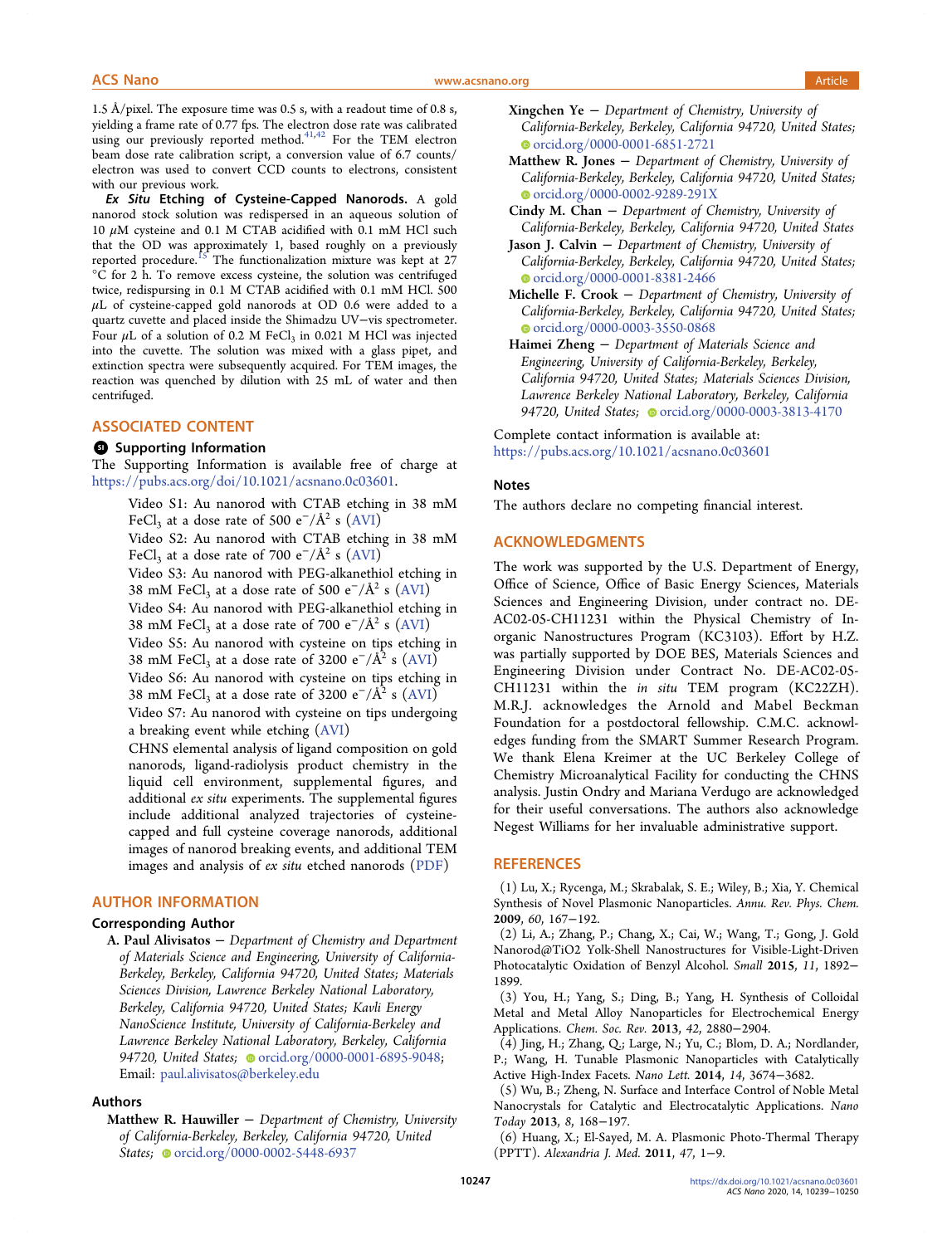<span id="page-9-0"></span>(7) Ali, M. R. K.; Wu, Y.; El-Sayed, M. A[. Gold Nanoparticle-](https://dx.doi.org/10.1021/acs.jpcc.9b01961)[Assisted Plasmonic Photothermal Therapy Advances towards Clinical](https://dx.doi.org/10.1021/acs.jpcc.9b01961) [Application.](https://dx.doi.org/10.1021/acs.jpcc.9b01961) J. Phys. Chem. C 2019, 123, 15375.

(8) Khosla, K.; Wang, Y.; Hagedorn, M.; Qin, Z.; Bischof, J. [Gold](https://dx.doi.org/10.1021/acsnano.7b02216) [Nanorod Induced Warming of Embryos from the Cryogenic State](https://dx.doi.org/10.1021/acsnano.7b02216) [Enhances Viability.](https://dx.doi.org/10.1021/acsnano.7b02216) ACS Nano 2017, 11, 7869−7878.

(9) Mubeen, S.; Lee, J.; Lee, W. R.; Singh, N.; Stucky, G. D.; Moskovits, M. [On the Plasmonic Photovoltaic.](https://dx.doi.org/10.1021/nn501379r) ACS Nano 2014, 8, 6066−6073.

(10) Talapin, D. V.; Lee, J.-S.; Kovalenko, M. V.; Shevchenko, E. V. [Prospects of Colloidal Nanocrystals for Electronic and Optoelectronic](https://dx.doi.org/10.1021/cr900137k) [Applications.](https://dx.doi.org/10.1021/cr900137k) Chem. Rev. 2010, 110, 389−458.

(11) Burrows, N. D.; Lin, W.; Hinman, J. G.; Dennison, J. M.; Vartanian, A. M.; Abadeer, N. S.; Grzincic, E. M.; Jacob, L. M.; Li, J.; Murphy, C. J[. Surface Chemistry of Gold Nanorods.](https://dx.doi.org/10.1021/acs.langmuir.6b02706) Langmuir 2016, 32, 9905−9921.

(12) Boles, M. A.; Ling, D.; Hyeon, T.; Talapin, D. V. [The Surface](https://dx.doi.org/10.1038/nmat4526) [Science of Nanocrystals.](https://dx.doi.org/10.1038/nmat4526) Nat. Mater. 2016, 15, 141−153.

(13) Cheng, X.; Anthony, T. P.; West, C. A.; Hu, Z.; Sundaresan, V.; McLeod, A. J.; Masiello, D. J.; Willets, K. A[. Plasmon Heating](https://dx.doi.org/10.1021/acs.jpclett.9b00079) [Promotes Ligand Reorganization on Single Gold Nanorods.](https://dx.doi.org/10.1021/acs.jpclett.9b00079) J. Phys. Chem. Lett. 2019, 10, 1394−1401.

(14) Hinman, J. G.; Eller, J. R.; Lin, W.; Li, J.; Li, J.; Murphy, C. J. [Oxidation State of Capping Agent Affects Spatial Reactivity on Gold](https://dx.doi.org/10.1021/jacs.7b06391) [Nanorods.](https://dx.doi.org/10.1021/jacs.7b06391) J. Am. Chem. Soc. 2017, 139, 9851−9854.

(15) Kou, X.; Zhang, S.; Yang, Z.; Tsung, C.-K.; Stucky, G. D.; Sun, L.; Wang, J.; Yan, C. [Glutathione- and Cysteine-Induced Transverse](https://dx.doi.org/10.1021/ja0710508) [Overgrowth on Gold Nanorods.](https://dx.doi.org/10.1021/ja0710508) J. Am. Chem. Soc. 2007, 129, 6402− 6404.

(16) Hens, Z.; Martins, J. C[. A Solution NMR Toolbox for](https://dx.doi.org/10.1021/cm303361s) [Characterizing the Surface Chemistry of Colloidal Nanocrystals.](https://dx.doi.org/10.1021/cm303361s) Chem. Mater. 2013, 25, 1211−1221.

(17) Marbella, L. E.; Millstone, J. E. [NMR Techniques for Noble](https://dx.doi.org/10.1021/cm504809c) [Metal Nanoparticles.](https://dx.doi.org/10.1021/cm504809c) Chem. Mater. 2015, 27, 2721−2739.

(18) Al-Johani, H.; Abou-Hamad, E.; Jedidi, A.; Widdifield, C. M.; Viger-Gravel, J.; Sangaru, S. S.; Gajan, D.; Anjum, D. H.; Ould-Chikh, S.; Hedhili, M. N.; Gurinov, A.; Kelly, M. J.; El Eter, M.; Cavallo, L.; Emsley, L.; Basset, J.-M. [The Structure and Binding Mode of Citrate](https://dx.doi.org/10.1038/nchem.2752) [in the Stabilization of Gold Nanoparticles.](https://dx.doi.org/10.1038/nchem.2752) Nat. Chem. 2017, 9, 890− 895.

(19) Jackson, A. M.; Myerson, J. W.; Stellacci, F[. Spontaneous](https://dx.doi.org/10.1038/nmat1116) [Assembly of Subnanometre-Ordered Domains in the Ligand Shell of](https://dx.doi.org/10.1038/nmat1116) [Monolayer-Protected Nanoparticles.](https://dx.doi.org/10.1038/nmat1116) Nat. Mater. 2004, 3, 330−336.

(20) Centrone, A.; Hu, Y.; Jackson, A. M.; Zerbi, G.; Stellacci, F. [Phase Separation on Mixed-Monolayer-Protected Metal Nano](https://dx.doi.org/10.1002/smll.200600736)[particles: A Study by Infrared Spectroscopy and Scanning Tunneling](https://dx.doi.org/10.1002/smll.200600736) [Microscopy.](https://dx.doi.org/10.1002/smll.200600736) Small 2007, 3, 814−817.

(21) Yang, J. A.; Murphy, C. J. [Evidence for Patchy Lipid Layers on](https://dx.doi.org/10.1021/la300325p) [Gold Nanoparticle Surfaces.](https://dx.doi.org/10.1021/la300325p) Langmuir 2012, 28, 5404−5416.

(22) Galati, E.; Tao, H.; Tebbe, M.; Ansari, R.; Rubinstein, M.; Zhulina, E. B.; Kumacheva, E. [Helicoidal Patterning of Nanorods with](https://dx.doi.org/10.1002/anie.201812887) [Polymer Ligands.](https://dx.doi.org/10.1002/anie.201812887) Angew. Chem., Int. Ed. 2019, 58, 3123−3127.

(23) Tao, H.; Chen, L.; Galati, E.; Manion, J. G.; Seferos, D. S.; Zhulina, E. B.; Kumacheva, E. [Helicoidal Patterning of Gold](https://dx.doi.org/10.1021/acs.langmuir.9b02001) [Nanorods by Phase Separation in Mixed Polymer Brushes.](https://dx.doi.org/10.1021/acs.langmuir.9b02001) Langmuir 2019, 35, 15872−15879.

(24) Janicek, B. E.; Hinman, J. G.; Hinman, J. J.; Bae, S. h.; Wu, M.; Turner, J.; Chang, H.-H.; Park, E.; Lawless, R.; Suslick, K. S.; Murphy, C. J.; Huang, P. Y. [Quantitative Imaging of Organic Ligand Density](https://dx.doi.org/10.1021/acs.nanolett.9b02434) [on Anisotropic Inorganic Nanocrystals.](https://dx.doi.org/10.1021/acs.nanolett.9b02434) Nano Lett. 2019, 19, 6308− 6314.

(25) Zheng, H.; Smith, R. K.; Jun, Y. -w.; Kisielowski, C.; Dahmen, U.; Alivisatos, A. P. [Observation of Single Colloidal Platinum](https://dx.doi.org/10.1126/science.1172104) [Nanocrystal Growth Trajectories.](https://dx.doi.org/10.1126/science.1172104) Science 2009, 324, 1309−1312.

(26) Yuk, J. M.; Park, J.; Ercius, P.; Kim, K.; Hellebusch, D. J.; Crommie, M. F.; Lee, J. Y.; Zettl, A.; Alivisatos, A. P[. High-Resolution](https://dx.doi.org/10.1126/science.1217654) [EM of Colloidal Nanocrystal Growth Using Graphene Liquid Cells.](https://dx.doi.org/10.1126/science.1217654) Science 2012, 336, 61−64.

(27) Liao, H.-G.; Zherebetskyy, D.; Xin, H.; Czarnik, C.; Ercius, P.; Elmlund, H.; Pan, M.; Wang, L.-W.; Zheng, H. [Facet Development](https://dx.doi.org/10.1126/science.1253149) [during Platinum Nanocube Growth.](https://dx.doi.org/10.1126/science.1253149) Science 2014, 345, 916−919.

(28) Ahmad, N.; Wang, G.; Nelayah, J.; Ricolleau, C.; Alloyeau, D. Exploring [the Formation of Symmetric Gold Nanostars by Liquid-Cell](https://dx.doi.org/10.1021/acs.nanolett.7b01013) [Transmission Electron Microscopy.](https://dx.doi.org/10.1021/acs.nanolett.7b01013) Nano Lett. 2017, 17, 4194−4201.

(29) Hauwiller, M. R.; Zhang, X.; Liang, W.-I.; Chiu, C.-H.; Zhang, Q.; Zheng, W.; Ophus, C.; Chan, E. M.; Czarnik, C.; Pan, M.; Ross, F. M.; Wu, W.-W.; Chu, Y.-H.; Asta, M.; Voorhees, P. W.; Alivisatos, A. P.; Zheng, H[. Dynamics of Nanoscale Dendrite Formation in Solution](https://dx.doi.org/10.1021/acs.nanolett.8b02819) Growth Revealed through In Situ [Liquid Cell Electron Microscopy.](https://dx.doi.org/10.1021/acs.nanolett.8b02819) Nano Lett. 2018, 18, 6427−6433.

(30) Tan, S. F.; Bisht, G.; Anand, U.; Bosman, M.; Yong, X. E.; Mirsaidov, U. In Situ [Kinetic and Thermodynamic Growth Control of](https://dx.doi.org/10.1021/jacs.8b05217) [Au-Pd Core-Shell Nanoparticles.](https://dx.doi.org/10.1021/jacs.8b05217) J. Am. Chem. Soc. 2018, 140, 11680−11685.

(31) Luo, B.; Smith, J. W.; Ou, Z.; Chen, Q[. Quantifying the Self-](https://dx.doi.org/10.1021/acs.accounts.7b00048)[Assembly Behavior of Anisotropic Nanoparticles Using Liquid-Phase](https://dx.doi.org/10.1021/acs.accounts.7b00048) [Transmission Electron Microscopy.](https://dx.doi.org/10.1021/acs.accounts.7b00048) Acc. Chem. Res. 2017, 50, 1125.

(32) Luo, B.; Kim, A.; Smith, J. W.; Ou, Z.; Wu, Z.; Kim, J.; Chen, Q. [Hierarchical Self-Assembly of 3D Lattices from Polydisperse](https://dx.doi.org/10.1038/s41467-019-09787-6) [Anisometric Colloids.](https://dx.doi.org/10.1038/s41467-019-09787-6) Nat. Commun. 2019, 10, 1815.

(33) Chee, S. W.; Anand, U.; Bisht, G.; Tan, S. F.; Mirsaidov, U. [Direct Observations of the Rotation and Translation of Anisotropic](https://dx.doi.org/10.1021/acs.nanolett.8b04962) [Nanoparticles Adsorbed at a Liquid-Solid Interface.](https://dx.doi.org/10.1021/acs.nanolett.8b04962) Nano Lett. 2019, 19, 2871.

(34) Chen, Q.; Cho, H.; Manthiram, K.; Yoshida, M.; Ye, X.; Alivisatos, a. P. [Interaction Potentials of Anisotropic Nanocrystals](https://dx.doi.org/10.1021/acscentsci.5b00001) [from the Trajectory Sampling of Particle Motion Using](https://dx.doi.org/10.1021/acscentsci.5b00001) In Situ Liquid [Phase Transmission Electron Microscopy.](https://dx.doi.org/10.1021/acscentsci.5b00001) ACS Cent. Sci. 2015, 1, 33− 39.

(35) Tan, S. F.; Chee, S. W.; Lin, G.; Mirsaidov, U[. Direct](https://dx.doi.org/10.1021/acs.accounts.7b00063) [Observation of Interactions between Nanoparticles and Nanoparticle](https://dx.doi.org/10.1021/acs.accounts.7b00063) [Self-Assembly in Solution.](https://dx.doi.org/10.1021/acs.accounts.7b00063) Acc. Chem. Res. 2017, 50, 1303−1312.

(36) Chen, Q.; Smith, J. M.; Park, J.; Kim, K.; Ho, D.; Rasool, H. I.; Zettl, A.; Alivisatos, A. P. [3D Motion of DNA-Au Nanoconjugates in](https://dx.doi.org/10.1021/nl402694n) [Graphene Liquid Cell Electron Microscopy.](https://dx.doi.org/10.1021/nl402694n) Nano Lett. 2013, 13, 4556−4561.

(37) Canepa, S. A.; Sneed, B. T.; Sun, H.; Unocic, R. R.; Mølhave, K. [Influence of Cetyltrimethylammonium Bromide on Gold Nanocrystal](https://dx.doi.org/10.1021/acs.jpcc.7b06383) Formation Studied by In Situ [Liquid Cell Scanning Transmission](https://dx.doi.org/10.1021/acs.jpcc.7b06383) [Electron Microscopy.](https://dx.doi.org/10.1021/acs.jpcc.7b06383) J. Phys. Chem. C 2018, 122, 2350−2357.

(38) Robertson, A. W.; Zhu, G.; Mehdi, B. L.; Jacobs, R. M. J.; De Yoreo, J.; Browning, N. D[. Nanoparticle Immobilization for](https://dx.doi.org/10.1021/acsami.8b03688) [Controllable Experiments in Liquid-Cell Transmission Electron](https://dx.doi.org/10.1021/acsami.8b03688) [Microscopy.](https://dx.doi.org/10.1021/acsami.8b03688) ACS Appl. Mater. Interfaces 2018, 10, 22801−22808.

(39) Hauwiller, M. R.; Ondry, J. C.; Alivisatos, A. P[. Using Graphene](https://dx.doi.org/10.3791/57665) [Liquid Cell Transmission Electron Microscopy to Study](https://dx.doi.org/10.3791/57665) In Situ [Nanocrystal Etching.](https://dx.doi.org/10.3791/57665) J. Visualized Exp. 2018, No. 135, 1−9.

(40) Ye, X.; Jones, M. R.; Frechette, L. B.; Chen, Q.; Powers, A. S.; Ercius, P.; Dunn, G.; Rotskoff, G. M.; Nguyen, S. C.; Adiga, V. P.; Zettl, A.; Rabani, E.; Geissler, P. L.; Alivisatos, A. P. [Single-Particle](https://dx.doi.org/10.1126/science.aah4434) [Mapping of Nonequilibrium Nanocrystal Transformations.](https://dx.doi.org/10.1126/science.aah4434) Science 2016, 354, 874−877.

(41) Hauwiller, M. R.; Ondry, J. C.; Chan, C. M.; Khandekar, P.; Yu, J.; Alivisatos, A. P. [Gold Nanocrystal Etching as a Means of Probing](https://dx.doi.org/10.1021/jacs.9b00082) [the Dynamic Chemical Environment in Graphene Liquid Cell](https://dx.doi.org/10.1021/jacs.9b00082) [Electron Microscopy.](https://dx.doi.org/10.1021/jacs.9b00082) J. Am. Chem. Soc. 2019, 141, 4428−4437.

(42) Hauwiller, M. R.; Frechette, L. B.; Jones, M. R.; Ondry, J. C.; Rotskoff, G. M.; Geissler, P.; Alivisatos, A. P[. Unraveling Kinetically-](https://dx.doi.org/10.1021/acs.nanolett.8b02337)[Driven Mechanisms of Gold Nanocrystal Shape Transformations](https://dx.doi.org/10.1021/acs.nanolett.8b02337) [Using Graphene Liquid Cell Electron Microscopy.](https://dx.doi.org/10.1021/acs.nanolett.8b02337) Nano Lett. 2018, 18, 5731−5737.

(43) Hu, X.; Cheng, W.; Wang, T.; Wang, E.; Dong, S[. Well-](https://dx.doi.org/10.1088/0957-4484/16/10/032)[Ordered End-To-End Linkage of Gold Nanorods.](https://dx.doi.org/10.1088/0957-4484/16/10/032) Nanotechnology 2005, 16, 2164−2169.

(44) Sudeep, P. K.; Joseph, S. T. S.; Thomas, K. G. [Selective](https://dx.doi.org/10.1021/ja051145e) [Detection of Cysteine and Glutathione Using Gold Nanorods.](https://dx.doi.org/10.1021/ja051145e) J. Am. Chem. Soc. 2005, 127, 6516−6517.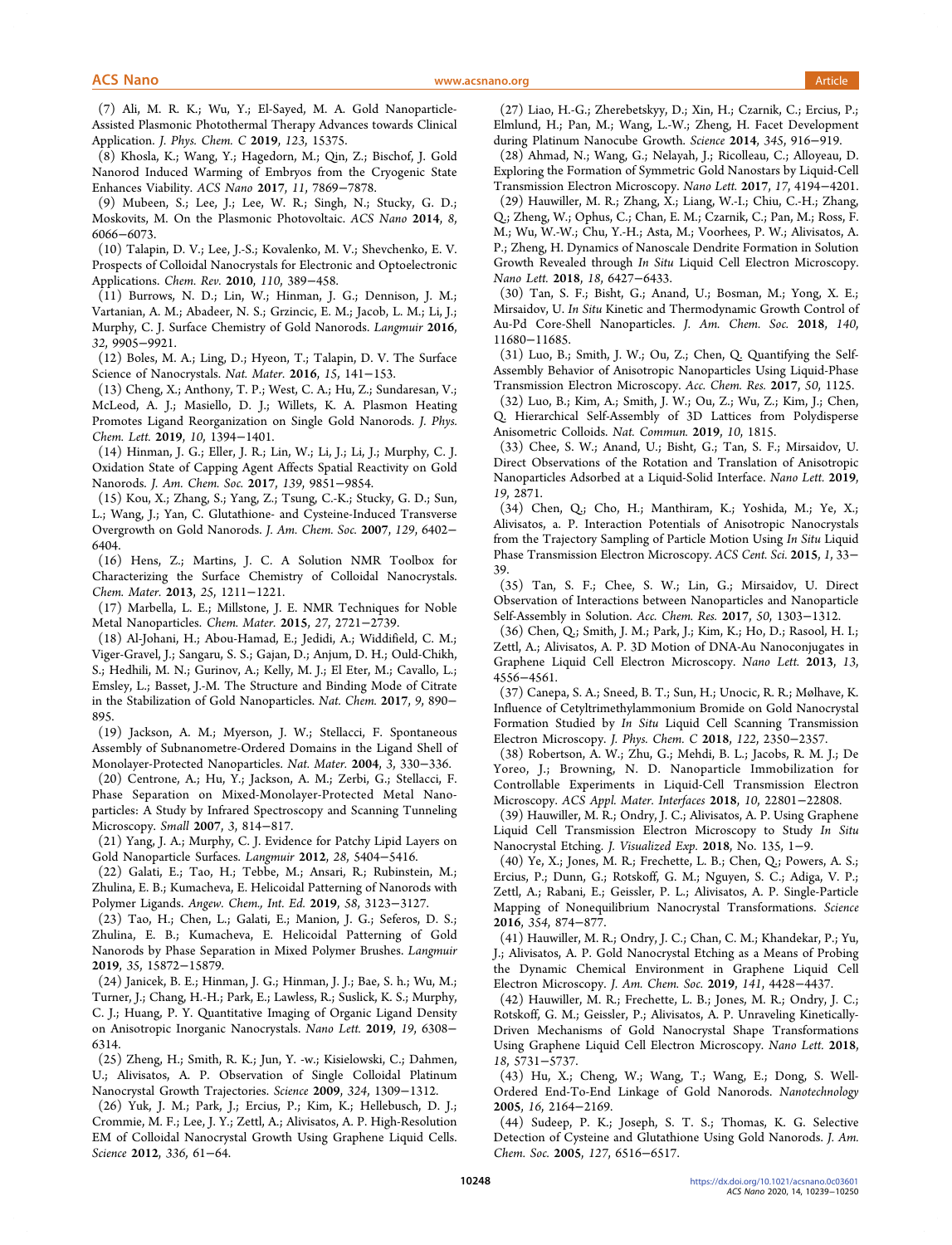<span id="page-10-0"></span>(45) Nikoobakht, B.; El-Sayed, M. A[. Preparation and Growth](https://dx.doi.org/10.1021/cm020732l) [Mechanism of Gold Nanorods \(NRs\) Using Seed-Mediated Growth](https://dx.doi.org/10.1021/cm020732l) [Method.](https://dx.doi.org/10.1021/cm020732l) Chem. Mater. 2003, 15, 1957−1962.

(46) O'Brien, M. N.; Jones, M. R.; Brown, K. A.; Mirkin, C. A. [Universal Noble Metal Nanoparticle Seeds Realized through Iterative](https://dx.doi.org/10.1021/ja503509k) [Reductive Growth and Oxidative Dissolution Reactions.](https://dx.doi.org/10.1021/ja503509k) J. Am. Chem. Soc. 2014, 136, 7603−7606.

(47) Nikoobakht, B.; El-Sayed, M. A[. Evidence for Bilayer Assembly](https://dx.doi.org/10.1021/la010530o) [of Cationic Surfactants on the Surface of Gold Nanorods.](https://dx.doi.org/10.1021/la010530o) Langmuir 2001, 17, 6368−6374.

(48) Gómez-Graña, S.; Hubert, F.; Testard, F.; Guerrero-Martínez, A.; Grillo, I.; Liz-Marzán, L. M.; Spalla, O. [Surfactant \(Bi\)Layers on](https://dx.doi.org/10.1021/la203451p) [Gold Nanorods.](https://dx.doi.org/10.1021/la203451p) Langmuir 2012, 28, 1453−1459.

(49) Jones, M. R.; Macfarlane, R. J.; Prigodich, A. E.; Patel, P. C.; Mirkin, C. A. [Nanoparticle Shape Anisotropy Dictates the Collective](https://dx.doi.org/10.1021/ja206777k) [Behavior of Surface-Bound Ligands.](https://dx.doi.org/10.1021/ja206777k) J. Am. Chem. Soc. 2011, 133, 18865−18869.

(50) Nie, Z.; Fava, D.; Rubinstein, M.; Kumacheva, E[. Supra](https://dx.doi.org/10.1021/ja711150k)molecular" [Assembly of Gold Nanorods End-Terminated with](https://dx.doi.org/10.1021/ja711150k) Polymer "Pom-Poms"[: Effect of Pom-Pom Structure on the](https://dx.doi.org/10.1021/ja711150k) [Association Modes.](https://dx.doi.org/10.1021/ja711150k) J. Am. Chem. Soc. 2008, 130, 3683−3689.

(51) Hong, R.; Fischer, N. O.; Emrick, T.; Rotello, V. M. [Surface](https://dx.doi.org/10.1021/cm0507819) [PEGylation and Ligand Exchange Chemistry of FePt Nanoparticles](https://dx.doi.org/10.1021/cm0507819) [for Biological Applications.](https://dx.doi.org/10.1021/cm0507819) Chem. Mater. 2005, 17, 4617−4621.

(52) Bajaj, A.; Miranda, O. R.; Kim, I.-B.; Phillips, R. L.; Jerry, D. J.; Bunz, U. H. F.; Rotello, V. M. [Detection and Differentiation of](https://dx.doi.org/10.1073/pnas.0900975106) [Normal, Cancerous, and Metastatic Cells Using Nanoparticle-](https://dx.doi.org/10.1073/pnas.0900975106)[Polymer Sensor Arrays.](https://dx.doi.org/10.1073/pnas.0900975106) Proc. Natl. Acad. Sci. U. S. A. 2009, 106, 10912−10916.

(53) Zeng, J.; Zheng, Y.; Rycenga, M.; Tao, J.; Li, Z. Y.; Zhang, Q.; Zhu, Y.; Xia, Y[. Controlling the Shapes of Silver Nanocrystals with](https://dx.doi.org/10.1021/ja103655f) [Different Capping Agents.](https://dx.doi.org/10.1021/ja103655f) J. Am. Chem. Soc. 2010, 132, 8552−8553.

(54) Vigderman, L.; Khanal, B. P.; Zubarev, E. R[. Functional Gold](https://dx.doi.org/10.1002/adma.201201690) [Nanorods: Synthesis, Self-Assembly, and Sensing Applications.](https://dx.doi.org/10.1002/adma.201201690) Adv. Mater. 2012, 24, 4811−4841.

(55) Zhang, H.; Hu, B.; Sun, L.; Hovden, R.; Wise, F. W.; Muller, D. A.; Robinson, R. D[. Surfactant Ligand Removal and Rational](https://dx.doi.org/10.1021/nl202892p) [Fabrication of Inorganically Connected Quantum Dots.](https://dx.doi.org/10.1021/nl202892p) Nano Lett. 2011, 11, 5356−5361.

(56) Chen, J.; Meng, Q.; May, P. S.; Berry, M. T.; Lin, C. [Sensitization of Eu3+ Luminescence in Eu:YPO4 Nanocrystals.](https://dx.doi.org/10.1021/jp3109072) J. Phys. Chem. C 2013, 117, 5953−5962.

(57) Cross, A. M.; May, P. S.; Van Veggel, F. C. J. M.; Berry, M. T. [Dipicolinate Sensitization of Europium Luminescence in Dispersible](https://dx.doi.org/10.1021/jp103366j) [5%Eu:LaF3 Nanoparticles.](https://dx.doi.org/10.1021/jp103366j) J. Phys. Chem. C 2010, 114, 14740−14747.

(58) Tan, S. F.; Anand, U.; Mirsaidov, U[. Interactions and](https://dx.doi.org/10.1021/acsnano.6b07398) [Attachment Pathways between Functionalized Gold Nanorods.](https://dx.doi.org/10.1021/acsnano.6b07398) ACS Nano 2017, 11, 1633−1640.

(59) Plateau, J. Experimental and Theoretical Statics of Liquids Subject to Molecular Forces Only; Gauthier-Villars: Paris, 1873, pp 1−427.

(60) Rayleigh, L[. On The Instability Of Jets.](https://dx.doi.org/10.1112/plms/s1-10.1.4) Proc. London Math. Soc. 1878, s1−10, 4−13.

(61) Nichols, F. A.; Mullins, W. W[. Morphological Changes of a](https://dx.doi.org/10.1063/1.1714360) [Surface of Revolution Due to Capillarity-Induced Surface Diffusion.](https://dx.doi.org/10.1063/1.1714360) J. Appl. Phys. 1965, 36, 1826−1835.

(62) Nichols, F. A.; Mullins, W. W. Surface- (Interface-) and Volume Diffusion Contributions to Morphological Changes Driven by Capillarity. AIME Metall. Soc. Trans. 1965, 233, 1840−1848.

(63) Toimil Molares, M. E.; Balogh, A. G.; Cornelius, T. W.; Neumann, R.; Trautmann, C[. Fragmentation of Nanowires Driven by](https://dx.doi.org/10.1063/1.1826237) [Rayleigh Instability.](https://dx.doi.org/10.1063/1.1826237) Appl. Phys. Lett. 2004, 85, 5337−5339.

(64) Novo, C.; Mulvaney, P. [Charge-Induced Rayleigh Instabilities](https://dx.doi.org/10.1021/nl062649t) [in Small Gold Rods.](https://dx.doi.org/10.1021/nl062649t) Nano Lett. 2007, 7, 520−524.

(65) Wang, T.; Hu, X.; Dong, S[. The Fragmentation of Gold](https://dx.doi.org/10.1039/b809736d) [Nanoparticles Induced by Small Biomolecules.](https://dx.doi.org/10.1039/b809736d) Chem. Commun. 2008, No. 38, 4625.

(66) Xu, S.; Li, P.; Lu, Y. In Situ [Atomic-Scale Analysis of Rayleigh](https://dx.doi.org/10.1007/s12274-017-1667-3) [Instability in Ultrathin Gold Nanowires.](https://dx.doi.org/10.1007/s12274-017-1667-3) Nano Res. 2018, 11, 625− 632.

(67) Bettscheider, S.; Kraus, T.; Fleck, N. A. [On the Geometric](https://dx.doi.org/10.1016/j.jmps.2018.07.017) [Stability of an Inorganic Nanowire and an Organic Ligand Shell.](https://dx.doi.org/10.1016/j.jmps.2018.07.017) J. Mech. Phys. Solids 2019, 123, 3−19.

(68) Alonso, C.; Salvarezza, R. C.; Vara, J. M.; Arvia, A. J[. The](https://dx.doi.org/10.1016/0013-4686(90)85003-6) [Surface Diffusion of Gold Atoms on Gold Electrodes in Acid Solution](https://dx.doi.org/10.1016/0013-4686(90)85003-6) [and Its Dependence on the Presence of Foreign Adsorbates.](https://dx.doi.org/10.1016/0013-4686(90)85003-6) Electrochim. Acta 1990, 35, 1331−1336.

(69) Ni, W.; Kou, X.; Yang, Z.; Wang, J. [Tailoring Longitudinal](https://dx.doi.org/10.1021/nn7003603) [Surface Plasmon Wavelengths, Scattering and Absorption Cross](https://dx.doi.org/10.1021/nn7003603) [Sections of Gold Nanorods.](https://dx.doi.org/10.1021/nn7003603) ACS Nano 2008, 2, 677−686.

(70) Zou, R.; Guo, X.; Yang, J.; Li, D.; Peng, F.; Zhang, L.; Wang, H.; Yu, H. [Selective Etching of Gold Nanorods by Ferric Chloride at](https://dx.doi.org/10.1039/b911902g) [Room Temperature.](https://dx.doi.org/10.1039/b911902g) CrystEngComm 2009, 11, 2797.

(71) Abidi, W.; Selvakannan, P. R.; Guillet, Y.; Lampre, I.; Beaunier, P.; Pansu, B.; Palpant, B.; Remita, H. [One-Pot Radiolytic Synthesis of](https://dx.doi.org/10.1021/jp104819c) [Gold Nanorods and Their Optical Properties.](https://dx.doi.org/10.1021/jp104819c) J. Phys. Chem. C 2010, 114, 14794−14803.

(72) Joshi, S. S.; Patil, S. F.; Iyer, V.; Mahumuni, S. [Radiation](https://dx.doi.org/10.1016/S0965-9773(98)00153-6) [Induced Synthesis and Characterization of Copper Nanoparticles.](https://dx.doi.org/10.1016/S0965-9773(98)00153-6) Nanostruct. Mater. 1998, 10, 1135−1144.

(73) Fendler, J. H.; Bogan, G. W.; Fendler, E. J.; Infante, G. A.; Jirathana, P. Micellar Effects in Steady-State Radiation Induced Reactions. In Reaction Kinetics in Micelles; Springer US: Boston, MA, 1973; Vol. 53, pp 53−71.

(74) Trifunac, A. D.; Nelson, D. J[. Chemically Induced Dynamic](https://dx.doi.org/10.1016/0009-2614(77)85278-0) [Electron Polarization. Pulse Radiolysis of Aqueous Solutions of](https://dx.doi.org/10.1016/0009-2614(77)85278-0) [Micelles.](https://dx.doi.org/10.1016/0009-2614(77)85278-0) Chem. Phys. Lett. 1977, 46, 346−348.

(75) Packer, J. E.; Winchester, R. V. [Radiolysis of Neutral Aqueous](https://dx.doi.org/10.1039/c19680000826) [Solutions of Cysteine in the Presence of Oxygen.](https://dx.doi.org/10.1039/c19680000826) Chem. Commun. 1968, 1968, 826−827.

(76) Garrison, W. M. [Reaction Mechanisms in the Radiolysis of](https://dx.doi.org/10.1021/cr00078a006) [Peptides, Polypeptides, and Proteins.](https://dx.doi.org/10.1021/cr00078a006) Chem. Rev. 1987, 87, 381−398.

(77) Faucitano, A.; Buttafava, A.; Martinotti, F.; Ferloni, P.; Magistris, A[. The Mechanism of Gamma-Radiolysis of Polymethylene,](https://dx.doi.org/10.1016/1359-0197(92)90194-K) [Polypropylene and Poly-n-Butylene Oxides: An ESR Investigation.](https://dx.doi.org/10.1016/1359-0197(92)90194-K) Int. J. Radiat. Appl. Instrumentation. Part C. Radiat. Phys. Chem. 1992, 40, 347−355.

(78) Zakurdaeva, O. A.; Nesterov, S. V.; Feldman, V. I[. Radiolysis of](https://dx.doi.org/10.1007/s10733-005-0042-1) [Aqueous Solutions of Poly\(Ethylene Oxide\) at 77 K.](https://dx.doi.org/10.1007/s10733-005-0042-1) High Energy Chem. 2005, 39, 201−206.

(79) Gröllmann, U.; Schnabel, W[. On the Kinetics of Polymer](https://dx.doi.org/10.1002/macp.1980.021810606) [Degradation in Solution, 9. Pulse Radiolysis of Poly\(ethylene Oxide\).](https://dx.doi.org/10.1002/macp.1980.021810606) Makromol. Chem. 1980, 181, 1215−1226.

(80) Schneider, N. M.; Norton, M. M.; Mendel, B. J.; Grogan, J. M.; Ross, F. M.; Bau, H. H. [Electron-Water Interactions and Implications](https://dx.doi.org/10.1021/jp507400n) [for Liquid Cell Electron Microscopy.](https://dx.doi.org/10.1021/jp507400n) J. Phys. Chem. C 2014, 118, 22373−22382.

(81) Charlesby, A.; Kopp, P. M. Radiation Protection of Aqueous Polyethylene Oxide Solutions by Thiourea. Proc. R. Soc. London, Ser. A 1966, 291, 129−143.

(82) Grogan, J. M.; Schneider, N. M.; Ross, F. M.; Bau, H. H. [Bubble and Pattern Formation in Liquid Induced by an Electron](https://dx.doi.org/10.1021/nl404169a) [Beam.](https://dx.doi.org/10.1021/nl404169a) Nano Lett. 2014, 14, 359−364.

(83) Cho, H.; Jones, M. R.; Nguyen, S. C.; Hauwiller, M. R.; Zettl, A.; Alivisatos, A. P[. The Use of Graphene and Its Derivatives for](https://dx.doi.org/10.1021/acs.nanolett.6b04383) [Liquid-Phase Transmission Electron Microscopy of Radiation-](https://dx.doi.org/10.1021/acs.nanolett.6b04383)[Sensitive Specimens.](https://dx.doi.org/10.1021/acs.nanolett.6b04383) Nano Lett. 2017, 17, 414−420.

(84) Baumgardner, W. J.; Whitham, K.; Hanrath, T. [Confined-But-](https://dx.doi.org/10.1021/nl401298s)Connected Quantum Solids via [Controlled Ligand Displacement.](https://dx.doi.org/10.1021/nl401298s) Nano Lett. 2013, 13, 3225−3231.

(85) Sandeep, C. S. S.; Azpiroz, J. M.; Evers, W. H.; Boehme, S. C.; Moreels, I.; Kinge, S.; Siebbeles, L. D. A.; Infante, I.; Houtepen, A. J. [Epitaxially Connected PbSe Quantum-Dot Films: Controlled Neck](https://dx.doi.org/10.1021/nn504679k) [Formation and Optoelectronic Properties.](https://dx.doi.org/10.1021/nn504679k) ACS Nano 2014, 8, 11499−11511.

(86) Phan, H. T.; Haes, A. J. [What Does Nanoparticle Stability](https://dx.doi.org/10.1021/acs.jpcc.9b00913) [Mean?](https://dx.doi.org/10.1021/acs.jpcc.9b00913) J. Phys. Chem. C 2019, 123, 16495.